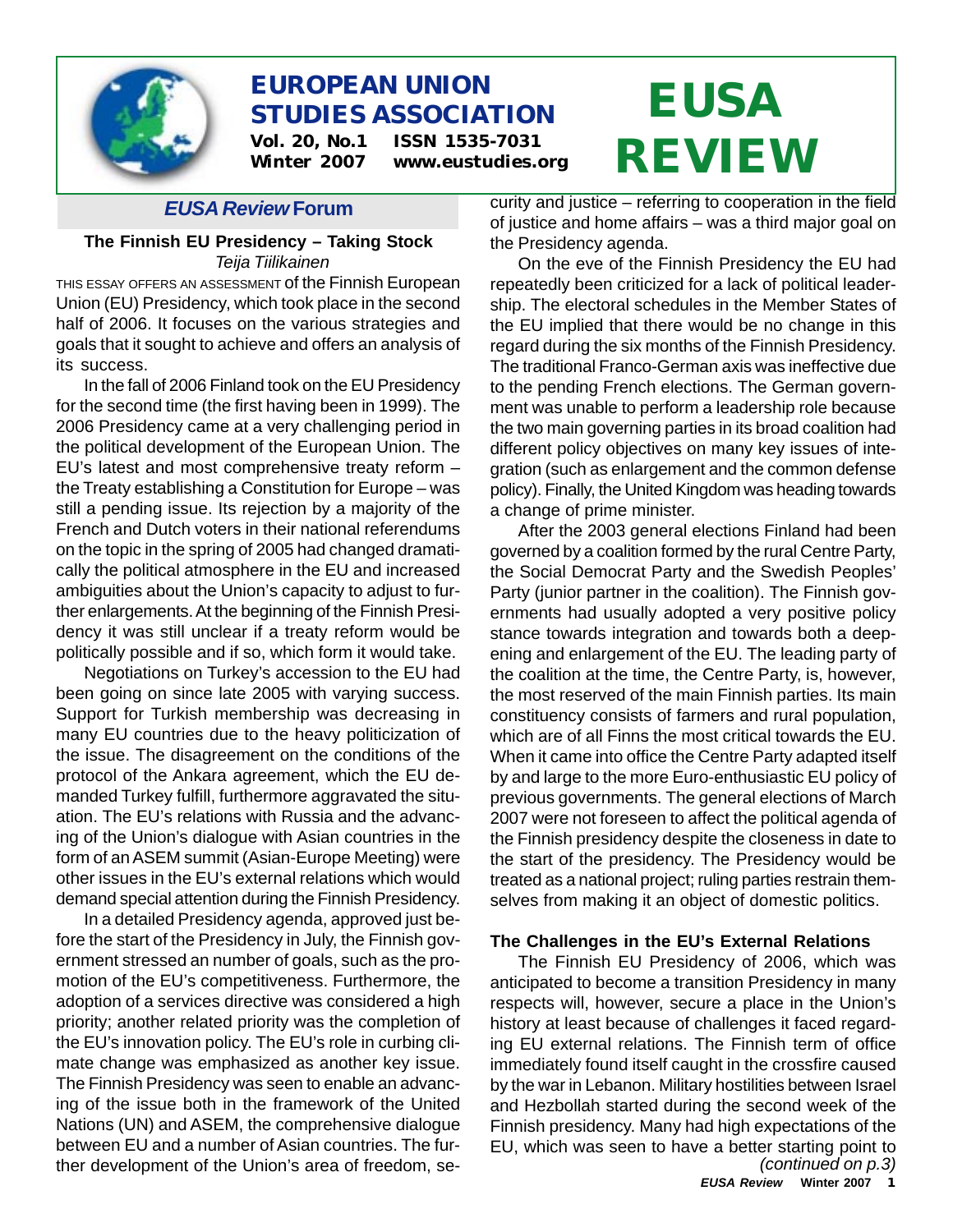The *EUSA Review* (ISSN 1535-7031) [formerly the *ECSA Review*] is published four times yearly by the European Union Studies Association, a membership association and non-profit organization (founded in 1988 as the European Community Studies Association) devoted to the exchange of information and ideas on the European Union. We welcome the submission of scholarly manuscripts. Subscription to the *EUSA Review* is a benefit of Association membership.

#### **Managing Editor**

Joseph A. Figliulo **Forum and Features Editor** Amy Verdun (University of Victoria) **Book Reviews Editor** Andrew Smith (Sciences po Bordeaux ) **Assistant Editor** Marguerite Link

**2005-2007 EUSA Executive Committee**

JOHN T.S. KEELER, Chair (University of Washington) LIESBET HOOGHE, Vice-Chair (UNC Chapel Hill) SOPHIE MEUNIER, Secretary (Princeton University) AMY VERDUN, Treasurer (University of Victoria) GRAINNE DE BURCA (European University Institute; New York University) VIRGINIE GUIRAUDON (European University Institute) FRANK SCHIMMELFENNIG (University of Mannheim) ALBERTA SBRAGIA (University of Pittsburgh) *Ex Officio*

**Immediate Past Chair (2003-2005)** GEORGE ROSS (Brandeis University)

**European Union Studies Association** ® 415 Bellefield Hall University of Pittsburgh Pittsburgh, PA 15260 USA Web www.eustudies.org ® E-mail eusa@pitt.edu Telephone 412.648.7635

#### **John T.S. Keeler**

#### **CAST YOUR BALLOT!**

ALL CURRENT EUSA MEMBERS will soon receive by mail the ballot for the election of new members to the EUSA Executive Committee (ExCom). The ballot will include all of the individuals nominated who are deemed eligible to serve, i.e., current members of EUSA who have not already served eight years total on the ExCom. Please take the time to read over the nominee's profiles, and send your completed ballots to the EUSA office by the deadline of March 15, 2007.

Four seats on the ExCom are open during this election, as Grainne De Burca, Virginie Giraudon, Sophie Meunier and I have reached the end of our four-year terms. The four new ExCom members, whose terms will end in 2011, will serve along with continuing members Liesbet Hooghe, Frank Schimmelfennig and Amy Verdun, whose terms end in 2009. Election results will be announced in March and the four new ExCom members will take office on May 20, 2007 at the EUSA Conference in Montreal. When the ExCom meets on May 20, the members will elect a new EUSA Chair, Vice-Chair, Secretary and Treasurer.

The members of the ExCom normally meet in person only once per year, along with Executive Director Joe Figliulo, but they deal with dozens of issues throughout the year and communicate frequently via email. The duties of the ExCom include managing the budget, producing the newsletter, organizing award committees and conference program committee, selecting future conference venues, and choosing the recipients of the Lifetime Contribution Award. The future of EUSA hinges on the willingness of our colleagues to present themselves for election and, ultimately, on the choices that our most devoted members—from more than thirty countries around the world—make when they submit their ballots. Please cast your ballots—and consider "running" for ExCom next time if you have not done so already.

> **John T.S. Keeler University of Washington (Seattle)**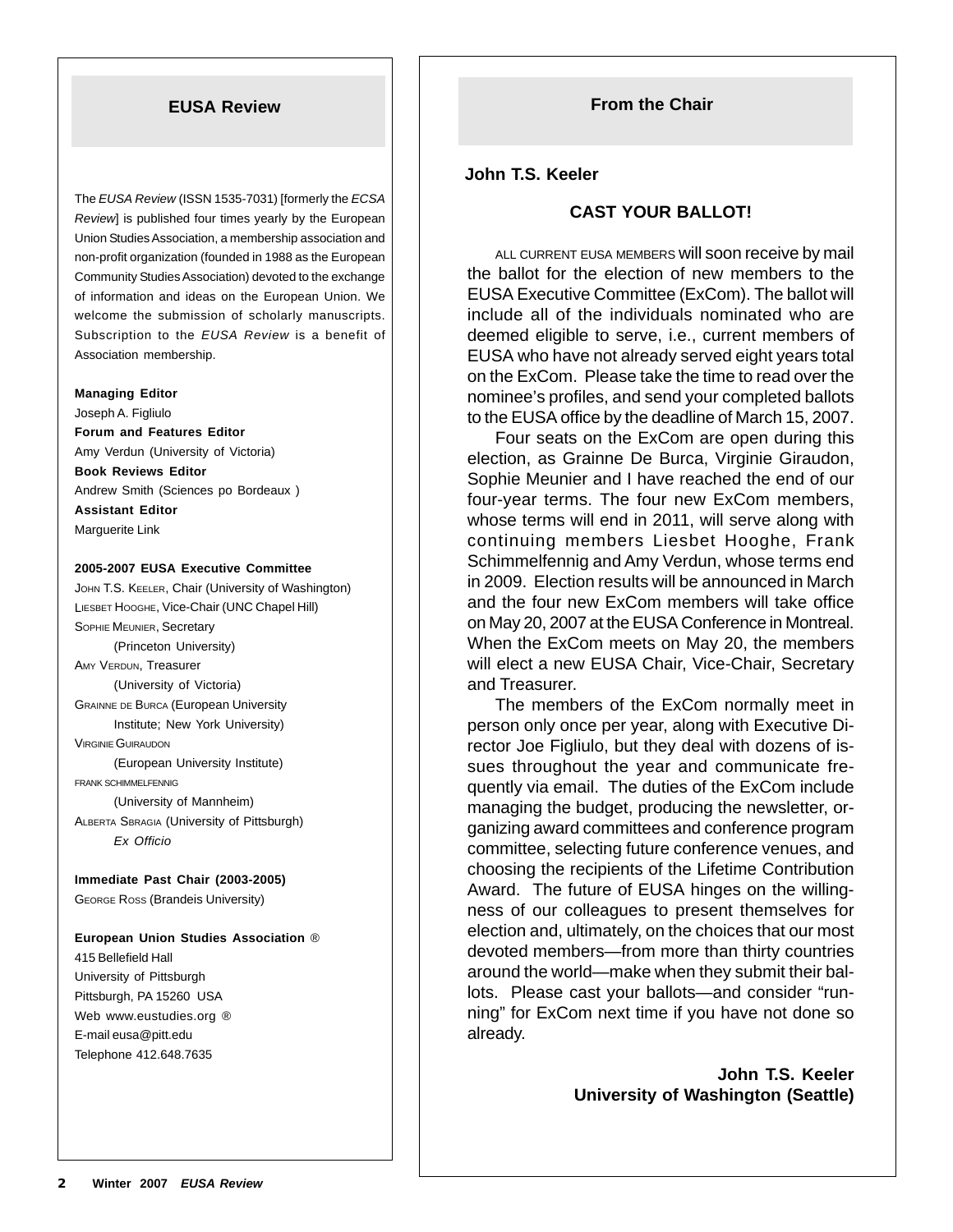resolve the crisis than the US due to the more neutral profile it was perceived to have in the eyes of the conflicting parties. The Presidency tried to ensure the EU's unity despite the conflicting loyalties of the various member states. The Union remained unified in contrast to what had happened in the context of the Iraq crisis a few years earlier. EU members supported the resolution of the UN Security Council demanding an immediate cessation of the hostilities and authorizing the deployment of a UN mandated international force. Finally individual EU members deployed a major part of the international force whose full size was planned to 15000 troops. Criticism on the Finnish Presidency during the crisis mainly came from the French political leadership who c` months. The European Security and Defence Policy (ESDP) was one of the fields which seemed to be least affected by the atmosphere of the constitutional crisis. The EU's headline goal in military crisis management had been adopted at the Helsinki European Council during the previous Finnish Presidency in 1999 and in the same context the concept of civilian crisis management had been launched. During the second Finnish Presidency the EU had ten operations under its leadership – a major part of which were civilian operations. The EU's military operation in Congo was completed successfully and the Council could conclude that it had played an important role in the transition period of the country including that Congo held its first democratic elections in forty years. The civilian operation in the Indonesian Aceh was also considered to have been successfully completed as local elections had been conducted peacefully in the region.

Though already confronted with a full agenda in the ESDP quite few new dossiers opened up at this time. The main task of the Presidency was to keep the processes on track. Important steps were, however, taken in the review processes of both military and civilian resources. Regarding developments in the military area, the EU's first force catalogue including also a qualitative assessment of the forces was adopted. The Union's new rapid reaction battle groups, which were declared operative from the beginning of 2007, formed one of these new qualitative achievements in the Union's capabilities. The rapid reaction system was based on two battle groups of 1500 troops each being on standby for six months. The Finnish Presidency was focusing in particular on the improvement of coordination of the civilian and military activities both in the area of planning of EU operations and activities in the field.

As an EU member with the longest common border with Russia, Finland has raised the EU-Russia relations now twice as needing to be among the key priorities of its EU Presidency. During the 1999 Presidency these relations were troubled by the war in Chechnya, which finally led to the EU posing sanctions on Russia. In 2006 the main agenda point was formed by the negotiations on a new EU-Russia agreement as the existing Partnership and Cooperation Agreement (PCA) would expire at the end of 2007. The PCA forms the key framework for cooperation between the EU and Russia and it also establishes the forms of meetings between the parties and the entire institutional set up of these relations. Finland planned to achieve an agreement on the negotiating mandate among the EU members so that negotiations with Russia could have been opened in the EU-Russia summit in November.

The general atmosphere in the EU-Russia relations was, however, first affected by the Russian policy on Georgia. Russia was largely seen as having overreacted when it posed economic and financial sanctions on Georgia as a result of a spy incident. The political sensitivity of relations with Russia had grown in the EU along with the growing awareness of the Union's dependency on Russian energy and the deteriorating human rights situation in Russia. The EU had tried to get access for European companies to the Russian energy markets and was annoyed when Russia did not ratify the Energy Charter Treaty, which would have opened its markets. The Finnish Presidency tried to launch a constructive dialogue with Russia, which in the last place would also have led to an agreement on the issues of energy supply. The invitation of the Russian president Vladimir Putin to the extraordinary European Council meeting in Lahti in October was given a controversial reception among the EU members. Finally it was Poland that was driven into an open dispute with Russia due to the Russian ban on meat imports from Poland. As a counter-measure, Poland decided to veto the launch of the EU-Russian negotiations on the new partnership agreement.

The failure to launch negotiations was not in practical terms fatal for EU-Russia relations as the old treaty would still remain in force and provide the relationship with the necessary legal foundation. At a more basic level it was, however, a great backlash as it made evident the complexities in the current EU-Russia relations. The Finnish Presidency was very disappointed about the developments as it now was the second time a Finnish Presidency ended with a negative outlook in these relations.

The EU's relations with Asia were promoted during the Finnish Presidency in the form of an ASEM summit. This tenth ASEM summit was crucial to the entire ASEM dialogue among the twenty-five EU members and thirteen Asian countries as it was to assess the future directions of the dialogue including also its geographical enlargement. The Helsinki summit agreed on the new foci of the dialogue and on the development of its work-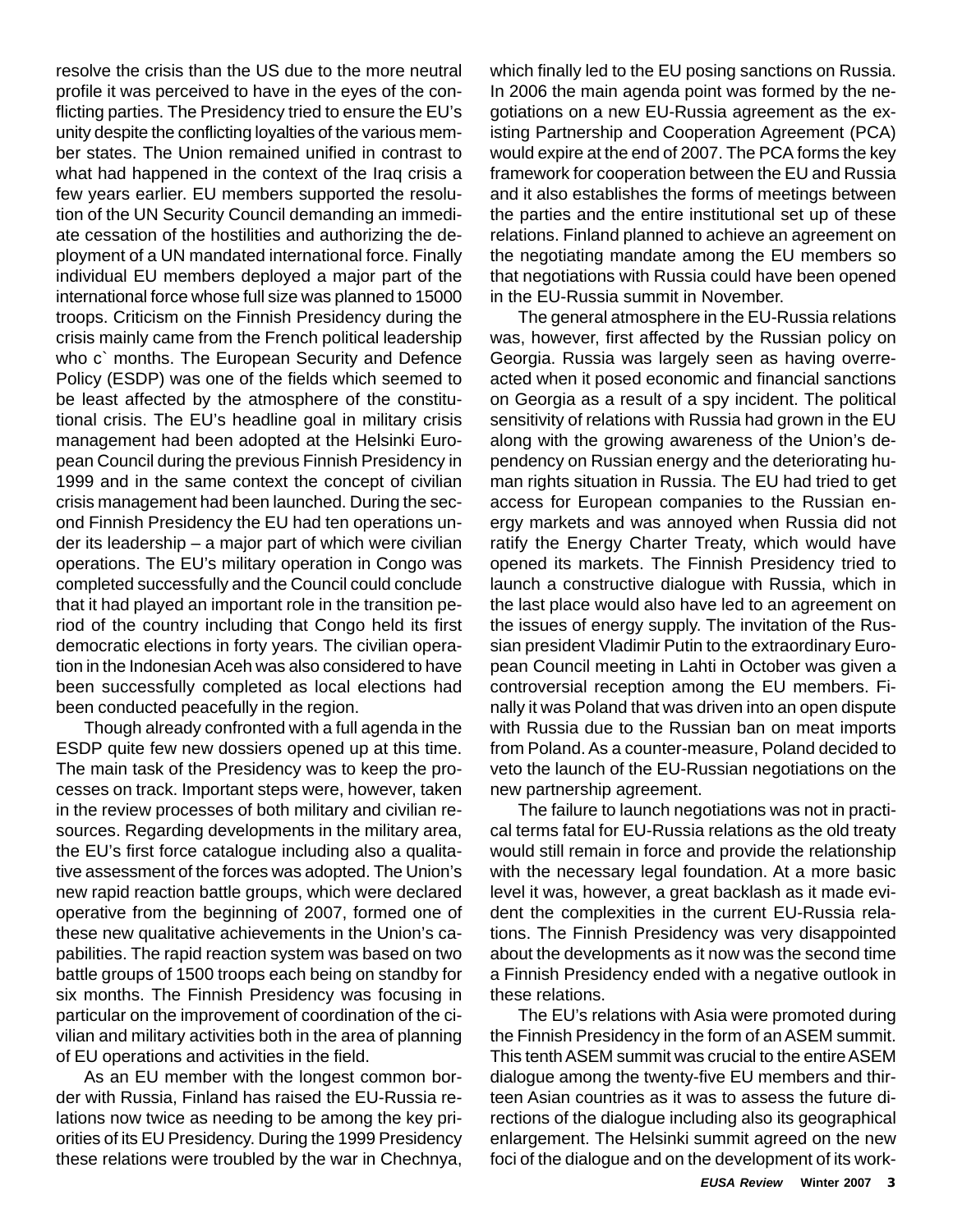ing methods. Bulgaria and Romania were welcomed to the dialogue as new EU members and India, Mongolia, Pakistan and the ASEAN secretariat from the Asian side. The issue of Burma, whose participation in the ASEM dialogue many EU states questioned because of the human rights policy of its military government, had created serious tensions in the dialogue before the Helsinki summit. The summit, finally, was not largely affected by the problem and the leaders formulated some guidelines concerning the improvement of the Burmese situation.

#### **The Controversial Processes of Deepening and Enlargement**

During the previous Finnish Presidency of the EU, in 1999, the EU enlargement had been still relatively uncontroversial. At that time, the Finnish presidency was openly celebrated as it resulted in an agreement on the Turkish candidate status and on the opening of membership negotiations with those Central and East European candidates, which were not yet negotiating for accession.

Seven years later the political atmosphere was entirely different. The EU's decision to leave unchanged the time-table concerning Bulgarian and Romanian EU memberships attracted a lot of criticism. The European Commission had in its monitoring report recommended the original timetable even if it confirmed that the two countries did not fulfill all the criteria posed on them. In many member states as well as in the European Parliament the recommendation drew criticism also because it was seen to send the wrong signal to the other applicant countries. During the Finnish Presidency the EU was also set to agree on the general guidelines for future enlargement. A need for such guidelines had emerged as the thinking concerning EU enlargement had changed considerably in many member states in recent years. The conclusions of the Finnish Presidency suggest that the EU will slow down the pace of enlargement in the coming years. The EU leaders stressed their commitment to the ongoing accession negotiations. At the same time they put stronger emphasis on the conditionality of accession and stressed the need for the EU to have the capacity to integrate new members – which reflects an increasing cautiousness regarding further enlargement on the part of the EU.

The backlash in the Turkish accession negotiations did not come as a surprise to the Finnish Presidency. Nevertheless, it put the diplomatic skills of Finland to the test. It was well-known, already before the Presidency, that Turkey had not fulfilled the conditions imposed on it by the EU concerning the opening of Turkish harbors and airports to Cypriot vessels. Turkey had refused to do provide access to Cypriots as long as the northern part of Cyprus, occupied by Turkey since 1974,

would remain economically isolated. Finland tried to find a compromise to the conflict which would avoid the breaking of the Turkish accession negotiations. The task was essentially challenged by the fact that all the member states of the EU were not equally committed to Turkish membership. Thus, the support given to the Finnish compromise-building efforts varied.

The result of the diplomatic process has been declared as an achievement of the Presidency's compromise-building efforts as the Presidency succeeded in keeping the member states together and agreeing on a common policy. This policy implied a partial freezing of accession negotiations with Turkey. The result cannot, of course, be seen in such positive terms with respect to the overall goal of Turkish membership. Already the partial freezing of negotiations can be seen to have a negative impact on the attitudes towards the Turkish membership both in Turkey and the EU. However, it is questionable to what extent the Finnish Presidency can be held responsible for having been unable to resolve the conflict on Cyprus. The approaching elections in Turkey as well as the controversy of Turkey's accession in EU member states reduced the window of opportunity to find a compromise.

Enlargement fatigue was clearly linked with the EU's inability to complete the treaty reform which was started in the form of the Treaty establishing a Constitution for Europe (hereafter 'Constitutional Treaty'). From the outset, however, Finland was not expected to play a major role in trying to move forward the adoption of a Constitutional Treaty. The electoral schedule in France and the Netherlands, in which parliamentary (and in France presidential) elections were initially scheduled for the spring 2007<sup>1</sup>, transferred the main focus of the project to the subsequent German Presidency. The Finnish Presidency was, however, commissioned to conduct detailed consultations with the member states so as to prepare an assessment of the situation for the incoming German Presidency. The exercise was completed, but the assessment remained entirely confidential and information about its key findings did not reach a larger public.

In parallel with the Finnish consultations many European leaders, however, expressed publicly their own opinion about the future of the Constitutional Treaty. Two lines of thinking clearly emerged the first of which being promoted by for instance the German chancellor Angela Merkel. This line of thought, which gained support from many member states which had ratified the Constitutional Treaty, was based on the idea that as far as possible one should leave the original Constitutional Treaty unchanged and integrate the criticism of it to its text in the form of minor amendments.

Another line of thinking was launched by the French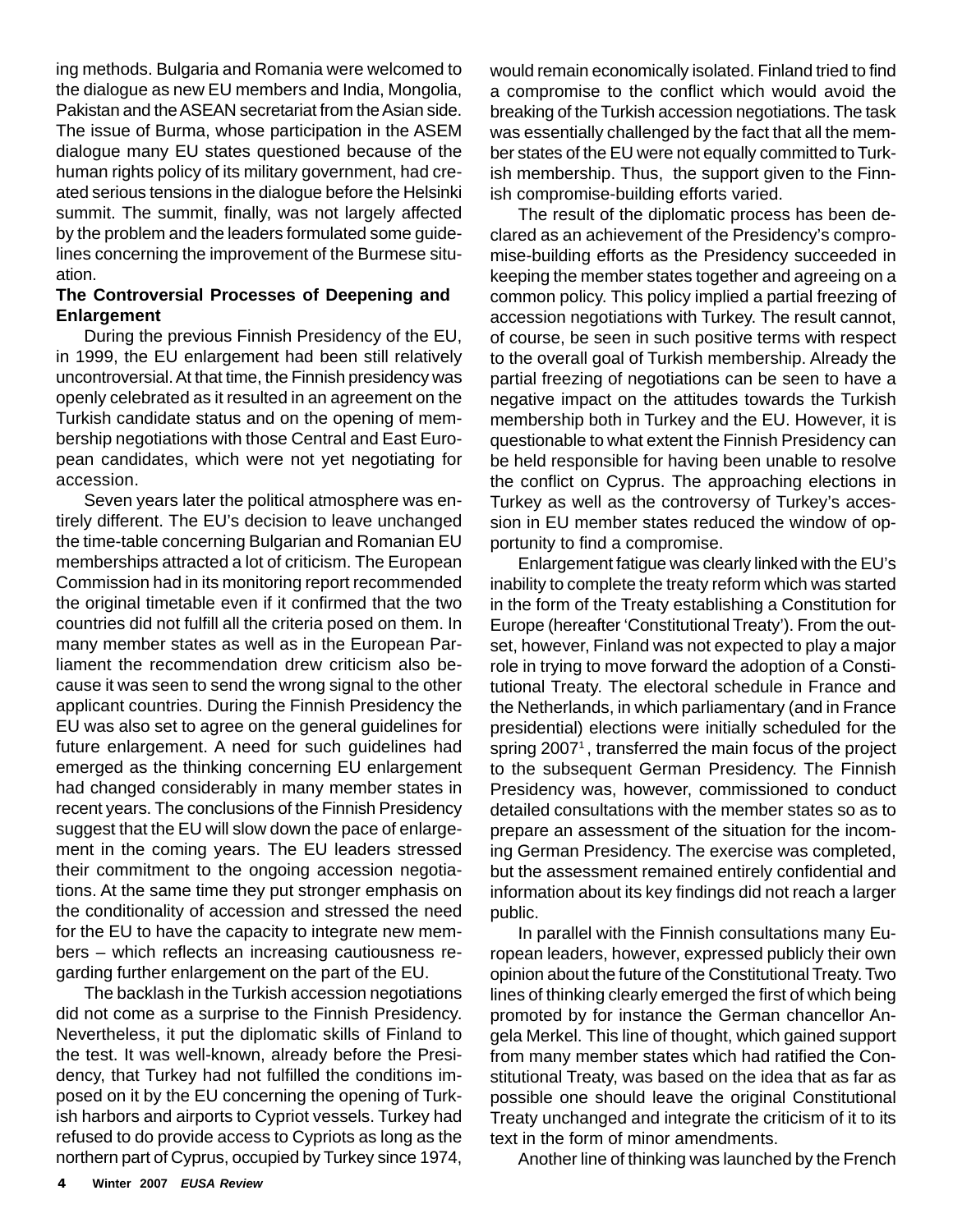minister and presidential candidate Nicholas Sarkozy. He suggested that a smaller treaty, a mini-treaty, should be adopted and ratified already before the 2009 European Parliament elections. This mini-treaty would include only the most important provisions of the Constitutional Treaty. Sarkozy had mainly those institutional provisions in mind, which France had been most pleased with in the treaty negotiations. The Italian minister of foreign affairs, Massimo D'Alema supported Sarkozy's proposal trying, at the same time, to develop it into a direction which would increase its acceptability among other member states. His list of items to be included in the core-treaty, as he called it, was longer that of Sarkozy's. It included things important to Germany such as the Charter on Fundamental Rights.

With many ideas floating around the Finnish Presidency stuck to the formal role given to it; it kept a low profile regarding how to solve the constitutional crisis and kept to being involved in the informal debate. During the Presidency, the Finnish Parliament, however, did approve without any difficulty the Constitutional Treaty. Thus, Finland became the sixteenth EU member to ratify the Constitutional Treaty.

#### **The EU's Legislative Agenda**

There were both achievements and failures among major legislative processes in the EU during the Finnish Presidency. Finland had put the Union's competitiveness as one of the key goals of its Presidency. Choosing this goal may not be too surprising as the Finnish performance had been evaluated positively in terms of the criteria established for the Lisbon strategy. The services directive formed the major piece of legislation to be adopted in this field at this time. The directive, which would create an open market of services in the EU and define also its key premises and limitations, had created controversies among the member states as well as among other public actors. The main content of the directive – including a confirmation of those fields of services that would be excluded from its scope – had finally been adopted already during the Austrian Presidency. Thus the role of the Finnish Presidency was to safeguard the final deal.

Another lengthy legislative process which was successfully completed during the Finnish Presidency is the EU's chemicals regulation (REACH) (see Smith 2006). The regulation establishes a system of evaluation, authorization and restriction of chemicals in the EU. The details of the system caused controversies among the member states, environmental actors as well as the chemicals industry. The Finnish Presidency succeeded in finding a compromise on the issue that was acceptable to the three legislative bodies of the EU, the Commission, the Council and the European Parliament. From a Finnish point of view there was an

extra asset linked to the completion of the project as the chemicals agency established by the regulation will be placed in Helsinki.

Finland failed to reach an agreement on another important piece of EU legislation, namely, on the working time directive. It was question of a revision of the directive which would have enabled exceptions to be made from its provisions it under certain clearly defined circumstances. Most member states have not yet amended their legislation to correspond with the rulings of the European Court of Justice because adherence to the decision may endanger the provision of medical care and introduce significant budgetary effects. The Finnish Presidency had developed a proposal for a compromise which had the support of the UK and Germany but which failed to obtain the support of France. The inability to amend the directive will lead to further court cases in many member states.

The EU's justice and home affairs was one of those policy-fields where Finland intended to advance common policies in a more comprehensive manner. Finland planned first to use the possibility provided by the existing treaties to move parts of the policy-field under the majority rule as unanimity has been blocking important achievements in the field. Other areas of interest were to develop an EU border control system, a common immigration policy and improving the exchange of information between law-enforcement and judicial authorities. The policy field did not, in general, gain much depth during the Finnish Presidency even if minor steps were taken on many issues. The effort to move parts of the policy field under the majority rule failed as this was opposed, among others, by Germany and the UK. The Finnish government has counted this lack of progress on this issue as one of the major failures of the Presidency. Nevertheless, in this area some progress was made as well: a decision was reached on the establishment of the European Fundamental Rights Agency which is to be set up in Vienna. Furthermore, the enlargement of the Schengen area of free movement of people was also agreed upon; an arrangement was negotiated which enables the lifting of internal border controls at the new member states' land borders by the end of 2007 and at their airports by early 2008.

#### **The Presidency's Relations with other EU institutions**

The rotating Presidency forms only a part of the EU's overall leadership. Functioning relations with other institutions like the Commission, the European Parliament and currently also the High Representative of the Common Foreign and Security Policy (CFSP) are of utmost importance. In recent years, the EU's external relations have formed one field where the division of labor be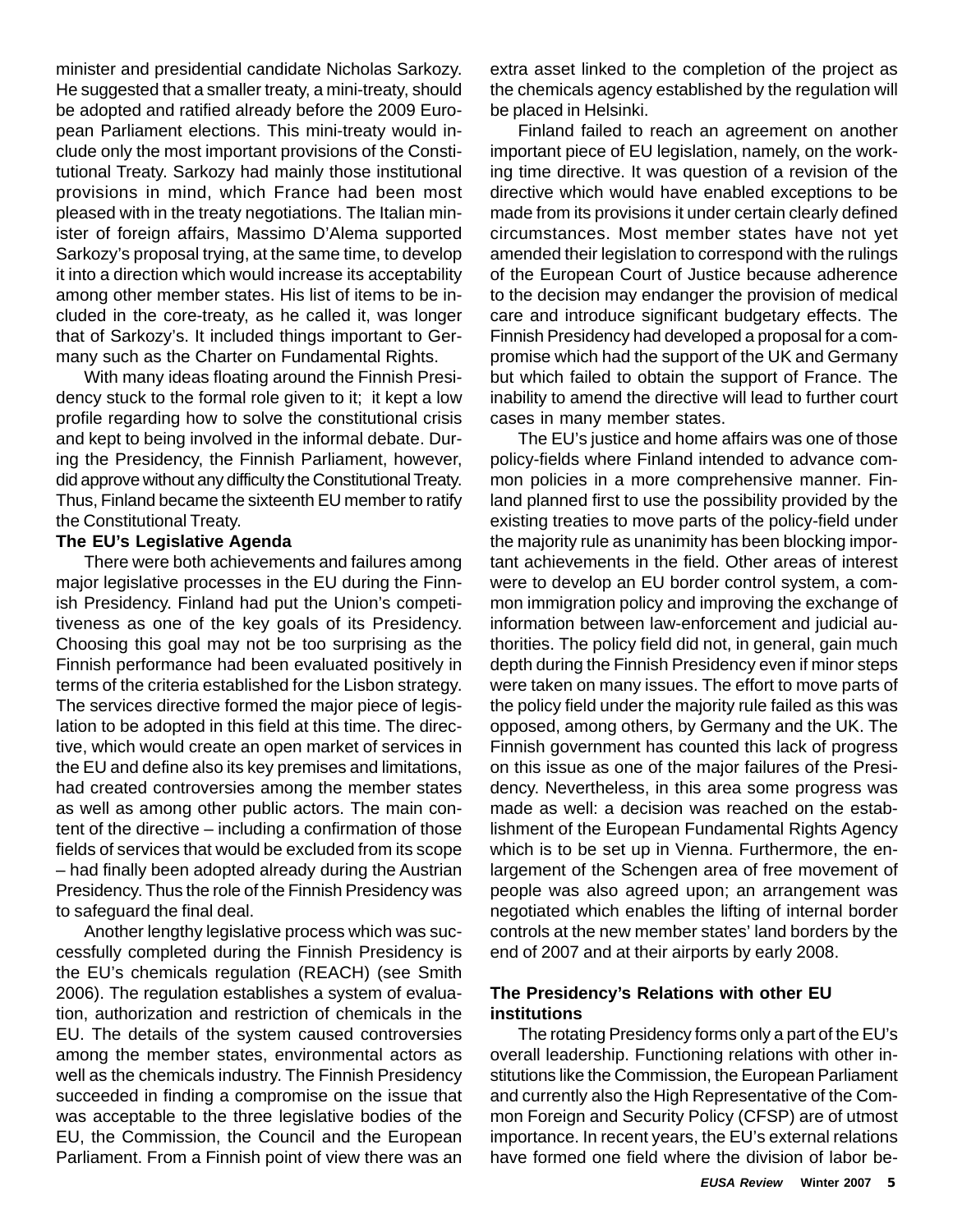tween the key institutions – the Council and the Commission – has been ambiguous and which therefore has suffered from a constant power struggle between them. The rotating Council Presidency is frequently confronted with this situation.

Also during the Finnish Presidency the tensions between the two institutions affected the everyday leadership of the Union's external relations. Cooperation in the Council framework, between the Presidency and the High Representative of the CFSP, Mr Javier Solana, by contrast, functioned well. The Union's overloaded external relations agenda employed both actors. Thus, in many cases a natural division of labor emerged. Mandated by the EU's Council Mr Solana was still involved in the talks on Iran when the crisis in Lebanon exploded. The Finnish Presidency took the lead on this crisis on behalf of the Union.

The conduct of the EU's enlargement was clearly affected by the fact that the Commissioner responsible for enlargement was a Finn, Mr Olli Rehn. Mr Rehn has his roots in the rural Centre Party, i.e. the leading cabinet party during the Finnish presidency. The interaction between the two institutions seemed to be uncomplicated, at least at the top level, and no larger frictions appeared between the positions of the Commission and the Council on this issue. The Commission and the Finnish Presidency supported each other on many other high profile issues such as that of increasing majority voting in matters of justice and home affairs.

There was, however, a major conflict between the Finnish Presidency and the two other institutions, the Commission and the European Parliament, at the end of the Finnish Presidency. The conflict dealt with the EU's budget for the year 2007 because the Presidency had proposed reductions on the Commission's administrative costs. The proposal had received heavy opposition both from the Commission and from a number of member states, which delayed the budgetary procedure. Finally, Finland had to give up its position which subsequently led to the approval of the budget.

#### **Conclusions**

The EU's political system has reached a turning point. Thus far the Union's political schedule has essentially been structured through its key intergovernmental element, i.e. the Council Presidency. In addition to the purely technical functions like arrangement and conduct of meetings the Presidencies have left their mark on the Union's final agenda and its political processes and decision-making. The Presidency's role has also been visible in the EU's external relations, where the Presidency has been one of the key bodies representing the Union. It has developed a common policy together with the Commission and since 1999 also with

the High Representative of the CFSP. Due to these roles the Presidency is seen to have become a key player in the assessment of the EU's political proceedings and achievements. Each Presidency is now being assessed on its merit in moving forward the EU external relations agenda.

An assessment of the EU's functioning on the basis of Presidencies becomes, however, more and more difficult. Presidencies have already for a while reflected the reinforcement of the other leadership structure, i.e. the supranational, or federal system of democracy. Even though the Council is still an important institution in the EU's political system, its role is clearly bounded by the strengthening contours of EU level parliamentarianism. This implies that the EU's political agenda as well as the success of its political processes and decisionmaking are increasingly dependent on other factors than the qualities of a Presidency. One could argue that currently Presidencies are both praised and blamed for many things for which they do not carry the key responsibility.

If assessed on these terms one can safely conclude that the second Finnish EU Presidency was more successful than the first, as it focused more on pragmatic objectives. This time Finland concentrated its efforts on the management of the agenda – largely inherited from the Austrian Presidency – instead of fostering its own profile in the Union's political processes. The second Presidency showed that the Union's external relations currently is the area in which the Presidency can still offer real leadership. Finland coped with this challenge relatively well. The first Presidency of 1999 without doubt had a higher profile which was needed to establish the Finnish identity on the EU scene.

<sup>1</sup> After the Dutch government fell, early elections were called, and were held in November 2006.

#### **References**

Smith, Mitchell P. (2006) 'Lisbon Lives: Institutional Embedding of the Competitiveness Objective' *EUSA Review*, Fall 2006.

*Teija Tiilikainen is the Director of the University of Helsinki Network for European Studies. Email:teija.tiilikainen @helsinki.fi*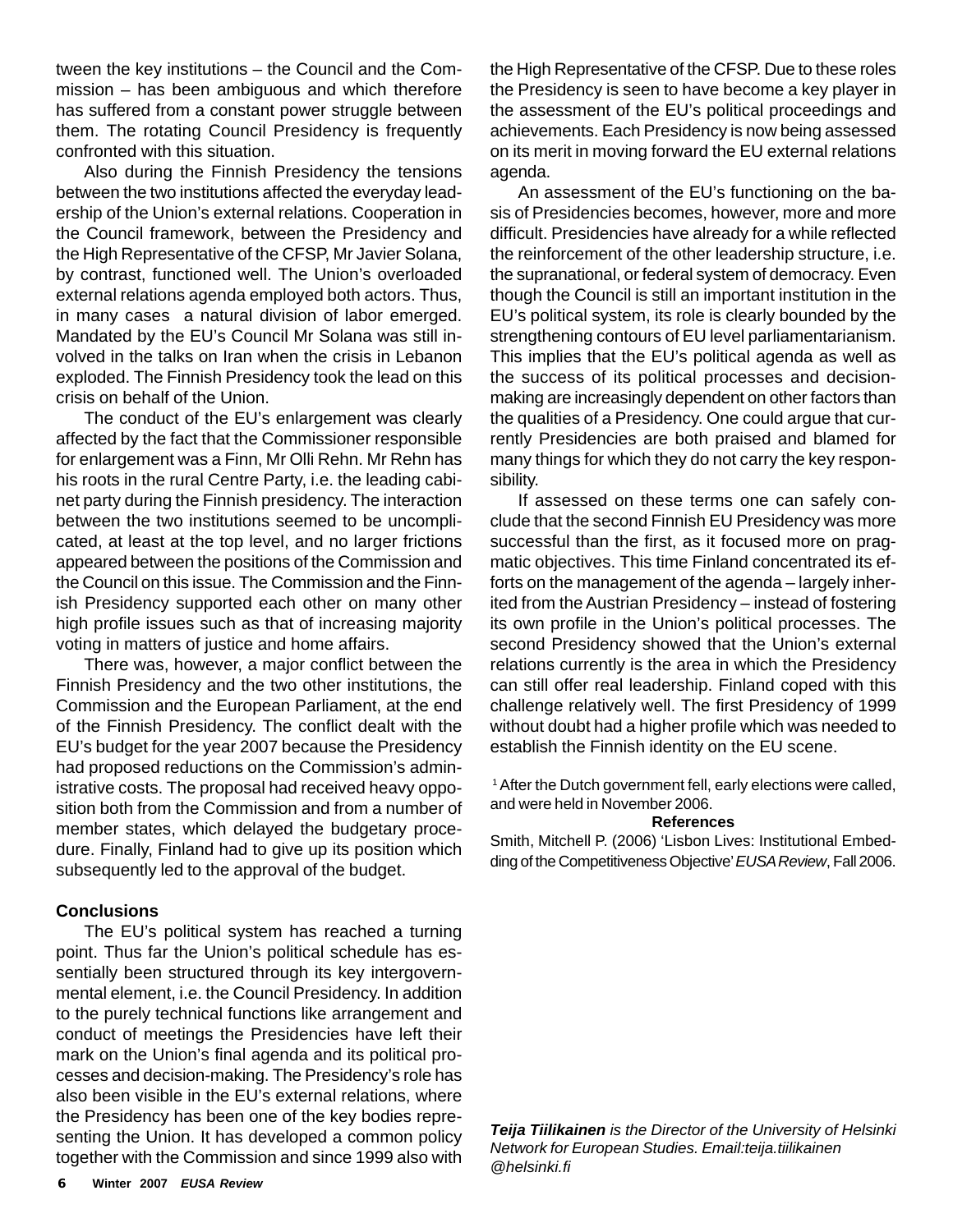#### **EUSA Teaching the EU Interest Section Essay**

#### **Evaluating and assessing co-curricular simulations** *Rebecca Jones*

Assessment of learning outcomes and evaluation of teaching methods are necessary in order to ensure that students are learning the lessons that faculty believe they are conveying. Preparing for assessments connected with accreditation processes requires faculty to focus on many issues, such as what lessons we are attempting to convey, what we hope students will take from our classes, and whether we accomplished those goals. End-of-term evaluations and assessments help faculty determine the success of their teaching methods and determine whether or not they have reached their goals in a given class. When classes include a simulation, or the simulation is a stand-alone activity, the questions increase. Is the simulation actually teaching the students, or is it simply time off from the classroom? How can faculty organize a simulation in order to achieve the intended goals? Do the students really understand the goals of the simulation? During the simulation, how do you keep students on target?

Assessment surveys are meant to answer these questions and provide a quantitative record. Quantitative data on the effectiveness of various pedagogical methods allows faculty to make adjustments to classes over time and regular assessment of student learning outcomes allows for the collection of hard data in order to show the effectiveness of teaching techniques and activities. Faculty members have many reasons for wanting to accurately evaluate non-traditional pedagogical methods such as simulations (aside from making sure we get good evaluations for tenure purposes). For one thing, simulations are non-traditional, so we want to be able to determine if the lessons intended to be taught were in fact the lessons learned. Another reason for wanting some objective form of evaluation is to determine whether, in addition to learning the material, the students actually gained from the experience on a personal level. A large percentage of the literature on simulations is concerned with presenting evidence regarding to the usefulness of simulations for engaging students in the material and in a variety of learning processes, or with discussions regarding how to structure a simulation to insure it covers the desired material. In his review of the literature on simulation games, Dorn (1989) suggests that evaluation results are mixed at best. "The evidence is frequently ambiguous and ranges from enthusiastic, impressionistic, and subjective reports to objective data and analysis" (Dorn 1989, 6). There is very little discussion in the literature regarding the creation of accurate assessment tools for simulations in general or for evaluating simulations that take place as an extra-curricular activity away from campus.

Over the last 25 years or so, simulations have become accepted as a valid pedagogical tool. Proponents of simulations have argued that experiential learning is more effective for teaching students both facts and theories and requires students "to analyze specific situations, reflect on their observations, confront problems, and develop their own ideas" (Shellman 2001). According to Greenblat, simulations allow students to experience "environments similar to those they might not face until much later in life or might never directly experience" (Greenblat 1973, 65). Sociology and political science faculty have been more receptive to the idea of using simulations in the classroom and the subject matter in those classes tends to be more suited for simulations. In introductory American politics classes, for example, simulations can be used to understand the workings of Congressional committees, budget planning, and the writing and passing of bills (Ciliotta-Rubery and Levy 2000). Introductory comparative politics classes can include simulations on proportional representation and coalition-building (Shellman 2001) and cabinet formation (Kaarbo and Lantis 1997).

When designing and using simulations, faculty are hoping to achieve a number of goals. First, simulations are used in order to find a method for delivering subject knowledge (i.e. facts, theories) in such a way that students will retain the information. Faculty members also use simulations in order to motivate students to participate more in class. Finally, simulations are seen as a way to show students, through experience, how institutional processes such as making laws or implementing policies, function in their particular field of study.

Following Greenblat (1973), Szafran and Mandolini (1980) list five areas of evaluation that have been found to support the use of simulations as teaching tools: (1) motivation and interest, (2) cognitive learning, (3) affective learning, (4) student interaction patterns, and (5) gaining an overall assessment of the simulation. Szafran and Mandolini examine the literature to date (1980) to determine if Greenblat's characterization of the benefits of simulations holds. The focus of both articles is on the types of learning methods involved, and the more general benefits (life-learning) to the students.

Greenblat (1973) argued that simulations spur motivation and interest because participation in the simulation is interesting, it increases student interest in the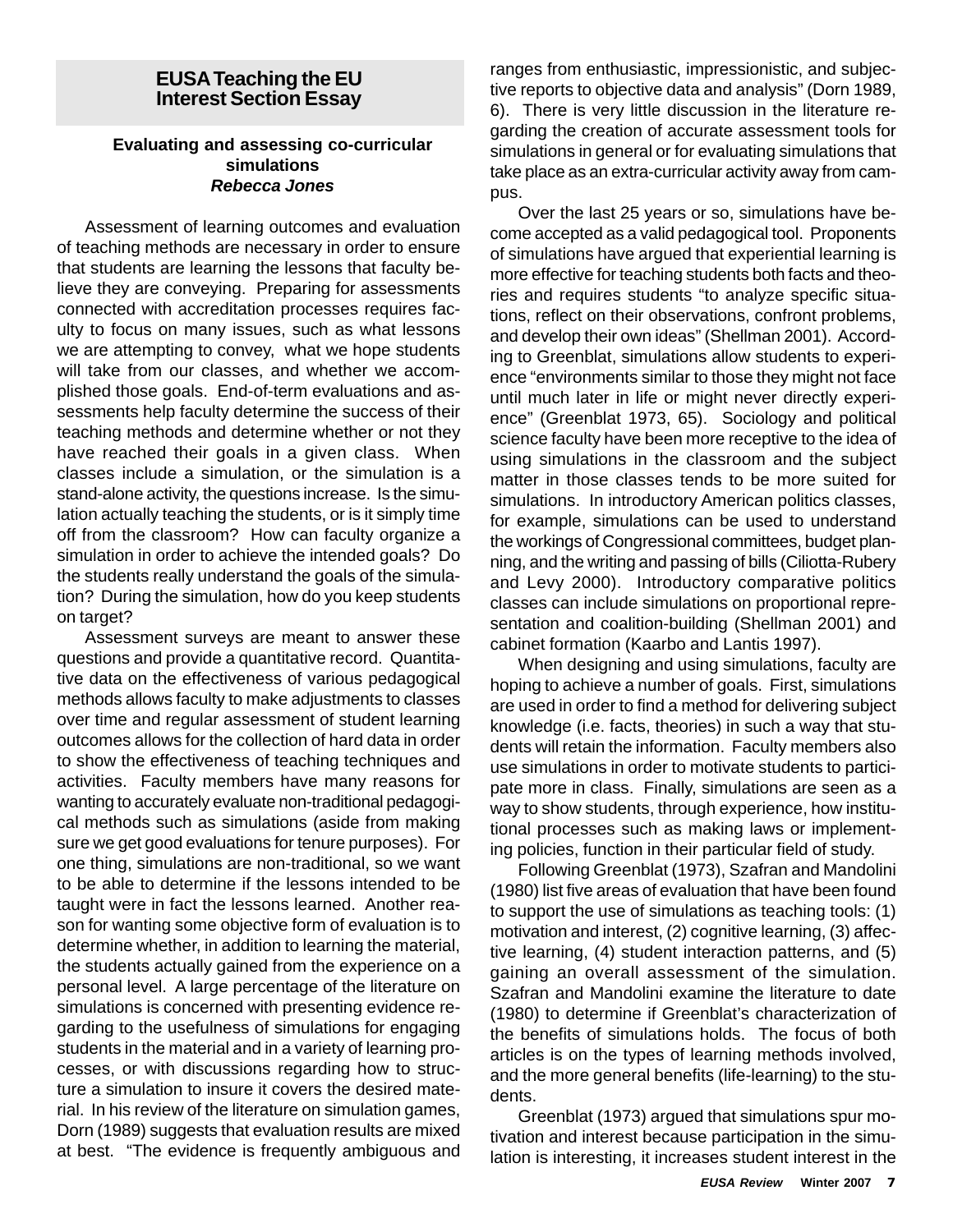topic as well as the course, and finally participation in simulations increases interest in, and enthusiasm for, learning in general. Cognitive learning is enhanced through the factual information gained, putting into use concepts such as negotiation, organization, and power, and through learning the actual processes and "real world" structures that must be navigated in order to successfully complete the simulation. In addition, cognitive learning is supported through an increased ability to identify elements of a problem, learning decisionmaking skills, and employing winning strategies (Greenblat 1973).

The third area of interest to evaluators of simulations is affective learning. Here, Greenblat argued that participation in simulations changes the perspectives of students; survey responses indicated an increase in empathy for others and increased insight into the issues confronted by decision makers (Greenblat 1973). Students also show an increased self-awareness and a greater sense of their own capabilities and efficacy. The fourth area where evaluations help to uncover what might be termed the "side-effects of simulations," is in changes in students' interaction patterns. Studentteacher relationships improve; students and teachers are more relaxed around one another; and the exchange of information becomes less hierarchical. Students also gain greater insights and knowledge about their fellow students (Greenblat 1973).

The final area examined by Szafran and Mandolini (1980) is overall assessment of the simulation. They did find that the literature generally supported Greenblat's contentions and that simulations were considered a useful, legitimate, and stimulating means for conveying information and experiences to students. Szafran and Mandolini (1980) also found that the literature did not explicitly discuss overall reactions to simulations, but rather assumed that participants would "endorse the overall experience and recommend its future use" (Szafran and Mandolini 1980, 24).

Subsequent discussions and evaluations of simulations (Steck, Buonanno and Eagles 1996; Ciliotta-Rubery and Levy 2000; Ip and Lisner 2001; Kaarbo and Lantis 1997; Galatas 2006; Shellman 2001) found that students generally enjoyed their experiences with simulations, felt that they learned more than they expected and more than they would in a traditional classroom setting, and would repeat the experience. These findings, while useful and valuable, still do not help to determine whether or not students actually achieved the expected learning outcomes beyond the factual and process-oriented outcomes. In other words, students do show marked improvement in engaging and understanding the material, but the literature does not discuss affective learning or changes in patterns of student interaction mentioned by Greenblat (1973) and Szafran and Mandolini (1980).

Galatas (2006) found that asking students to write reflection papers not only reinforced the quantitative findings, but also "allowed students to go beyond the closeended format of the survey and to explore more fully their thoughts and perceptions of the simulation" (Galatas 2006, 149). He found that students, who at the beginning of the simulation expressed concerns regarding the potential for free-riding among their classmates, saw that the participants did indeed take their roles and the simulation quite seriously; a change in student interactions and perceptions of their fellow students was an outcome of this particular simulation. However, in discussing his simulation, Galatas (2006) emphasizes the success of the simulation in the areas of interest and motivation, cognitive learning (such as facts and processes regarding EU institutions), and overall assessment of the simulation. There is no further discussion or analysis of affective learning or changes in patterns of student interaction.

Kaarbo and Lantis (1997) and Shellman (2001) designed simulations to introduce students to concepts of comparative political institutions including coalition formation and proportional representation electoral systems. Both simulations had primary goals that were focused on motivation and interest and cognitive learning; "…students gain important insights about the complexities of the political process generally, and the coalition cabinet process specifically" (Kaarbo and Lantis 1997; 501). In their assessment of the success of the overall simulation, Kaarbo and Lantis note that their simulation "has consistently met the educational objectives of experiential learning" and point out that "students truly became engaged in the simulation and exhibited high levels of interest…" (Kaarbo and Lantis 1997; 505). Kaarbo and Lantis indicate that in openended questions, students mentioned improving their bargaining and communication skills, and developing better relationships with others in the class as a result of the simulation. However, the authors view these results as extra side benefits of participation in the simulation. Shellman (2001) also identifies five cognitive learning goals for his simulation of the German electoral system but does not mention improvement in interpersonal skills or relationships among students in his assessment of the simulation.

When discussing how to design an in-class simulation, Smith and Boyer (1996) emphasize the need for clearly stated goals as the first step in the design process. However, they are only concerned with interaction and motivation and cognitive learning outcomes and not with affective learning or interaction patterns. Follow-up evaluation questions center on the overall suc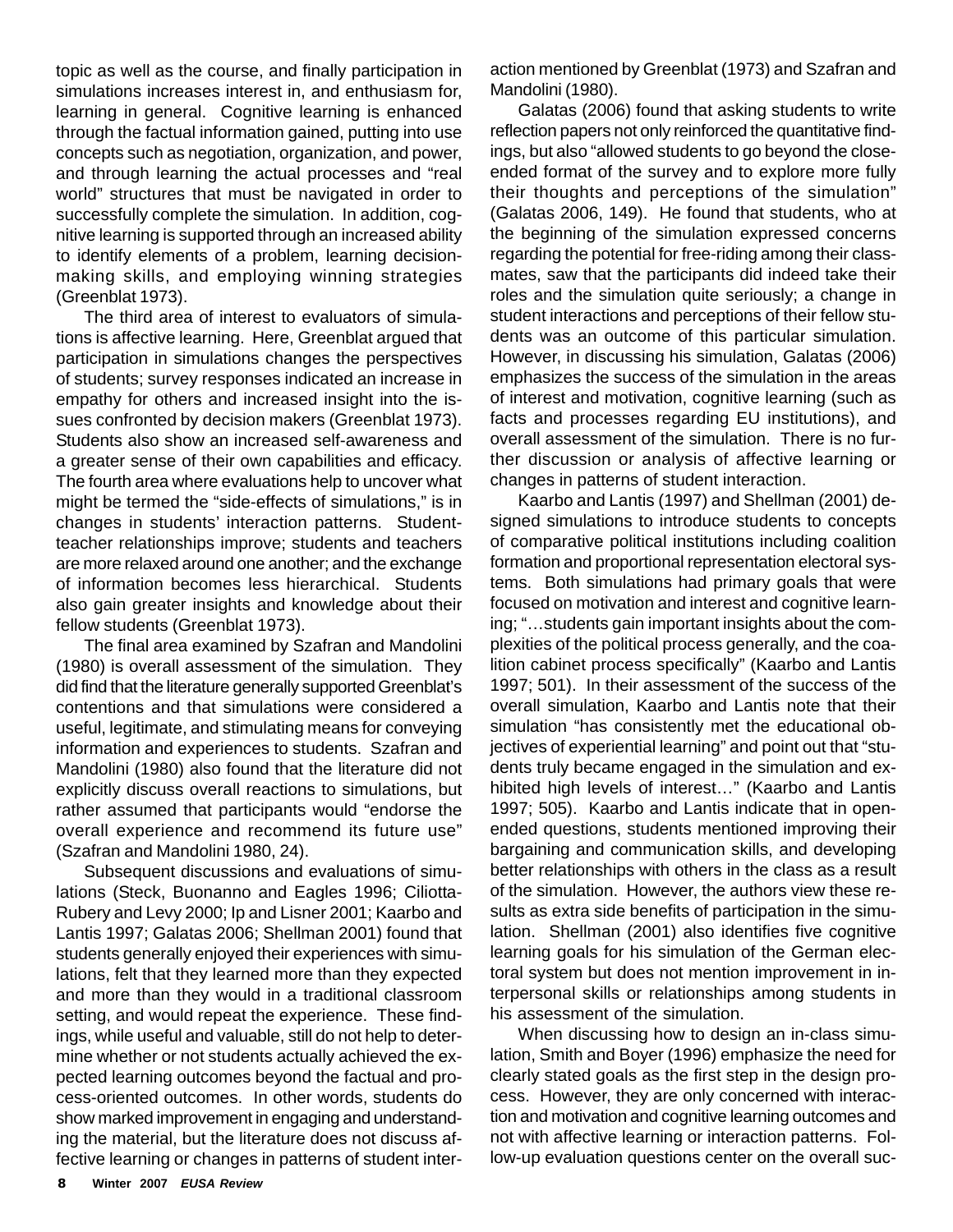cess of the simulation in terms of goals and motivations *within* the simulation. Other evaluations of simulations such as Ciliotta-Rubery and Levy (2000) also focused on motivation and interest, cognitive learning outcomes and the overall success of their simulation.

Political science classes are ripe for simulations, because simulations allow faculty to demonstrate the concepts and theories on which they are lecturing and are "predicated on pedagogy that long-term retention and use of learning are better achieved through experiential learning" (Ip and Lisner 2001). Students gain a greater understanding and appreciation for the intricacies of constitution writing if they actually sit down in a group and write a constitution. The same thing has been found with budget simulations, Congressional committee simulations, etc. (e.g. Ciliotta-Rubery and Levy 2000). Both Congressional Quarterly (CQ) and the American Political Science Association (APSA) suggest books dealing with a variety of simulations for faculty to use in their classrooms. The simulations can run from the fairly simple one day, in-class exercise, to more complex multi-day or semester-long simulations. Clearly, simulations are regarded as useful and legitimate pedagogical tools by the discipline as a whole.

The difficulty arises when faculty need to assess the learning outcomes of simulations. The usual endof-semester course evaluations do not allow for separate evaluation of simulations or other non-traditional pedagogies. Yet, the whole point of conducting a simulation is to increase the learning outcomes for our students. How do we determine what works and what does not? Most faculty evaluating the usefulness of simulations in the classroom have asked questions of students that rank various aspects of the simulation from "useful" to "useless" or "strongly agree" to "strongly disagree" (e.g. Ip and Linser 2001; Steck, Buonanno, and Eagles 1996). These types of questions can be used to quantify some aspects of learning outcomes in the simulation. In addition, Ip and Linser (2001) and Steck, Buonanno, and Eagles (1996) found that openended questions elicited responses that can be used to measure the utility of the simulation for students.

In the last ten years or so, setting goals for learning outcomes and creating pedagogies designed to achieve those goals have become a driving force for universities in reaccredidation processes and as tools in student recruitment. It has become necessary to create assessment tools that can accurately reflect the success of pedagogies and the achievement of expected learning outcomes. "Affective learning," as described by Greenblat (1973) and Szafran and Mandolini (1980), is achieved when students show an increased selfawareness and a greater sense of their own capacities and efficacy. The positive impact of a simulation should also be seen in changes in student interaction patterns. These patterns would include improved, more relaxed, less hierarchical student-teacher relationships, and improved relationships marked by greater insights and knowledge of their fellow students (Szafran and Mandolini 1980). The literature discussing evaluation of simulations has apparently dropped those two areas from consideration over the years. Given the renewed emphasis on these learning outcomes, faculty evaluating simulations should consider adding such questions to their evaluations. Creating a pre- and post-test research design that incorporates Greenblat's (1973) affective learning and changing patterns of student interactions as expected learning outcomes should result in a survey that will allow us to quantify those outcomes. **EuroSim**

The Trans-Atlantic Consortium for European Union Studies and Simulations (TACEUSS) runs an annual, international, intercollegiate simulation on the governing processes of the European Union – known as EuroSim. This simulation switches venues between European and American locations every other year. In the past, organizers have collected survey information regarding both the effectiveness of the simulation and the response of the students (Buonanno, Steck, and Eagles, 1996). This paper is a first look at renewing the effort to collect evaluative data on EuroSim. A crossnational simulation that operates on two continents provides challenges that are not normally faced when evaluating classes and even other large simulations such as the Model UN. The first round of surveys in this phase will be distributed to students at EuroSim 2007 which will take place in April at Canisius College in Buffalo, New York. Based on previous years' anecdotal evidence, we expect to find that students not only enjoy the simulation, but that a majority are well prepared regarding the information required, participate in sophisticated debates and discussions of the relevant issues, and find depths of abilities in themselves that they do not know they possess. At the practical end of things, e.g. cognitive learning outcomes, again based on mostly anecdotal evidence, we expect to find positive results in areas covering general knowledge of the EU, an understanding of the policy-making processes of the EU, and specific knowledge of the policy area covered in a given year's EuroSim program. In addition we expect to gain more quantifiable information regarding the overall success of the simulation.

The extra-curricular nature of EuroSim combined with its cross-national, continent-hopping character makes evaluation and assessment both necessary and a challenge. EuroSim provides a framework for the partial simulation of a major EU issue and, in doing so, provides students with an inside view of the institutions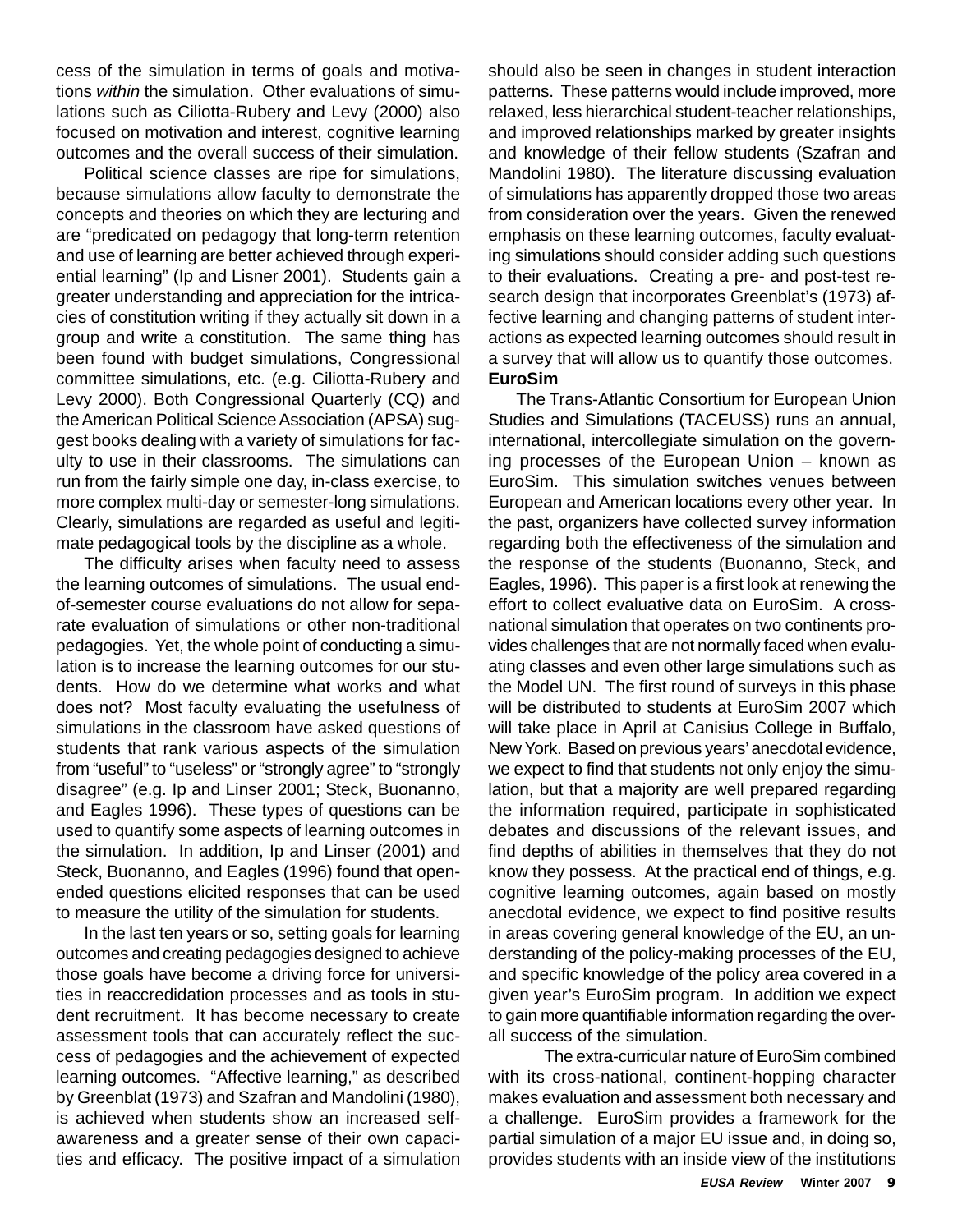and processes of the organization. It is necessary to collect data on its success in achieving its stated goals of introducing students to an international organization about which most students initially know very little. Assessment is also necessary in order to show the value of EuroSim to administrators who are always budget conscious and are usually unsure of the benefits of funding such ventures. The challenges are evident in the cross-national nature of the simulation. While the simulation is conducted in English and all the participants are required to speak English fluently, misunderstandings and miscues do occur. Any evaluation survey must be formatted and worded so as to avoid as much as possible any foreseeable problems in the interpretation of questions.

In their evaluation of the EuroSim European Union simulation, Steck, Buonanno, and Eagles (1996) designed evaluation questions that were intended to address Greenblat's (1973) third and fourth areas of evaluation. The authors also found that the most useful information came from open-ended questions. By returning to a formal evaluation of the EuroSim, we hope to discover if the specific learning outcomes that are planned are actually occurring and what and where we can improve the simulation both in the areas of learning outcomes as well as student enjoyment and participation. The first step in the process is to determine the desired learning outcomes. Accreditation processes ask for evidence, and processes to gather that evidence, showing improved student ability to work with peers, communicate both orally and in written form, apply critical thinking methods to problems, student interactions with faculty and other students, and a whole host of other broad criteria, in addition to gaining knowledge specific to their field of study.

Open-ended questions in both the pre-test and posttest phase are designed to unearth information regarding affective learning and peer interaction in addition to student motivation and interest, cognitive learning, and overall assessment of the simulation. The pre-test survey will focus primarily on student's assessment of their own level of preparation and their general disposition toward participating in such a simulation. The posttest survey will include questions that directly address the issues of affective learning and peer interactions. Questions regarding affective learning will include: Do you feel that EuroSim changed your perspective on how governments work? Do you feel that you have a greater appreciation for the pressures and stresses faced by lawmakers? Do you feel that the simulation has improved your ability to work with others? Did participation in the simulation change your relationship with your professor? How would you change your own participation in the simulation?

It is hoped that by including these questions in preand post-simulation surveys we can provide initial data regarding the affective learning and patterns of student interactions that are included in Greenblat's (1973) discussion of the benefits of simulations. Ip and Linser (2001) conclude that "more work is needed to find out whether a real learning-outcomes benefit has been achieved" in simulations. In the case of EuroSim in particular, quantifiable data in support of such goals will likely increase support (and funding) among deans and other administrators for non-traditional activities such as EuroSim.

#### **References**

Ciliotta-Rubery, Andrea and Dena Levy. 2000. "Congressional Committee Simulation: An Active Learning Experiment." *PS: Political Science & Politics* 33 (4): 847-51.

Dorn, Dean S. 1989. "Simulation games: One more tool on the pedagogical shelf." *Teaching Sociology* 17 (1): 1-18.

Galatas, Steven E. 2006. "A Simulation of the Council of the European Union: Assessment of the Impact on Student Learning." *PS: Political Science & Politics* 39 (1): 147-51.

Greenblat, Cathy S. 1973. "Teaching with simulation games: A review of claims and evidence." *Teaching Sociology* 1 (1): 62-83.

Ip, Albert and Roni Linser. 2001. "Evaluation of a Role-Play Simulation in Political Science." *The Technology Source.* January/February. Available online at http://ts.mivu.org/ default.asp?show=article&id=1034.

Kaarbo, Juliet and Jeffrey S. Lantis. 1997. "Coalition Theory in Praxis: A comparative Politics simulation of the Cabinet Formation Process." *PS: Political Science & Politics* 30 (3): 501-6.

Shellman, Stephen M. 2001. "Active Learning in Comparative Politics: A Mock German Election and Coalition-Formation Simulation." *PS: Political Science & Politics* 34 (4): 827- 34.

Smith, Elizabeth T. and Mark A. Boyer. 1996. "Designing In-Class Simulations." *PS: Political Science & Politics* 29 (4): 690-4.

Steck, Henry, Laurie Buonanno, and Munroe Eagles. 1996. "Pedagogical Strategies and Assessment Results in Cross-National Simulations: Conclusions from a Two-Continent Model EU Simulation." Paper presented at the American Political Science Association Annual Meeting, San Francisco, California.

Szafran Robert F. and Ann F. Mandolini. 1980. "Student Evaluations of a Simulation Game." *Teaching Sociology* 8 (1): 21-37.

*Rebecca Jones is assistant professor of government and politics at Widener University*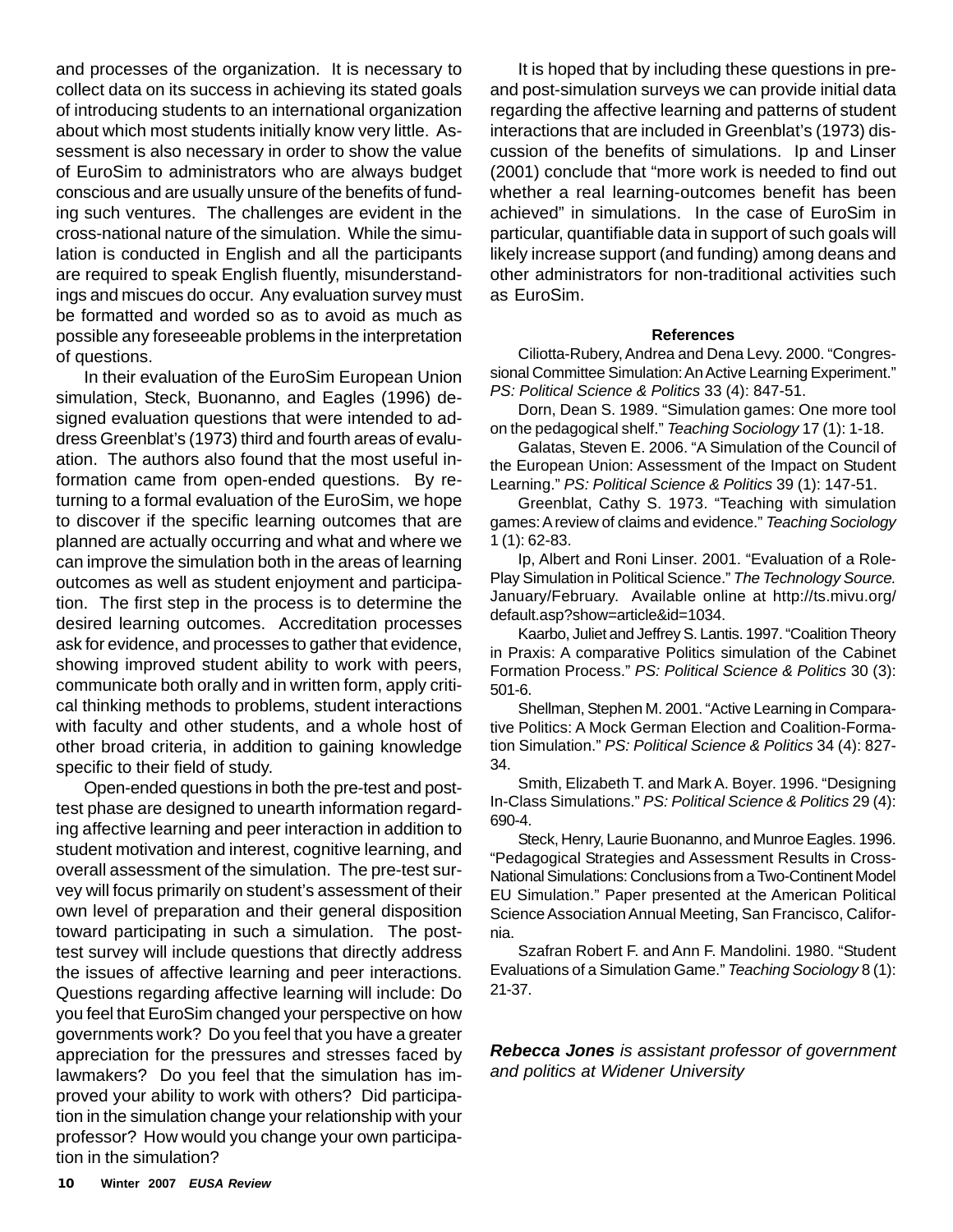#### **EUSA EU-Latin America Caribbean Interest Section Essay**

#### **The Road to Peru: What to Expect from the Association Agreements between the EU and Latin America** *Roberto Dominguez*

#### **Introduction**

WHILE THE NORTH-TRANSATLANTIC COMMUNITY is deeply intertwined, the relationship between the European Union (EU) and Latin America, a transatlantic association as well, is trying to find formulas to revitalize their partnership. Today, the EU is the leading donor of aid in Latin America, its largest foreign investor and the second most important trade partner in the region. Nevertheless, the Forth EU-Latin America/Caribbean Summit held in Vienna in May 2006 was pervaded by an unenthusiastic atmosphere about boosting the dynamism in the bi-regional relationship. On the road to Peru 2008, site of the fifth bi-regional summit, the main target of both partners is the enhancement of the network of association and free trade agreements and strengthening the existing ones with Mexico and Chile. Will the EU and Latin America be able to reach such an objective? If that is the case, what can we expect from those association agreements?

#### **Current Challenges**

The European Union has undergone profound transformations since the end of the Cold War guided by the paradox of simultaneous deepening and widening the integration process. The combination of both processes has forced the EU to revisit its priorities; the result of it is that enlargement and the close neighborhood policies are at the top of the agenda while Latin America is one of the lowest in the ranking.

On the other hand, Latin America has gone from democratic enthusiasm to institutional skepticism. In the mid-1980s, only three countries in the region had democratically elected leaders; today, only Cuba remains reluctant to adopt the basic rules of any electoral democracy. However, even though Latin America has largely adopted democratic practices such as elected civilian governments, peaceful transitions of power and basic civil liberties, scholars and political analysts, even the most conservative ones, agree on the fact that corruption, weak institutions and economic inequality, coupled with the inability of regional governments to provide basic services, are undermining the democratic consolidation in the region.

The immediate effect of the growing frustration with Washington-backed economic prescriptions and disillusion with the failure to deliver prosperity is the left turn in Latin America. From different perspectives, scholars concur with the assessment that there are at least two lefts in the region. The first is open-minded and modern; this wing is headed by Lula da Silva in Brazil and Bachelet in Chile. The second is close-minded and stridently populist; this is the case of Chavez in Venezuela. A third group is composed of recently elected leaders who are defining to lean to the modern or the strident populism; these are the cases of Ortega in Nicaragua and Morales in Bolivia. In light of these transformations, what are the effects on the relations with the European Union?

#### **The Distant Dialogue**

The region to region dialogue between the European Union and Latin America was institutionalized in 1999 when the first bi-regional summit took place in Rio de Janeiro.<sup>1</sup> The second summit was held in Madrid in 2002 and the third one in Guadalajara in 2004. Despite the limitations of the bi-regional dialogue, particularly the 2004 summit brought about a sense of confidence in light of the recognition of social cohesion as the top priority in the summit agenda. Nonetheless, regional transformations in Europe and Latin America were taking place and by 2006 the atmosphere in both regions was quite different: the EU was exhausted of the 2004 enlargement process and under a period of reflection after the difficulties to ratify the Constitutional Treaty, while elections in several countries in Latin America made evident the rising skepticism of free markets.

In May 2006, the fourth EU-Latin America was held in Vienna. The meeting had few positive outcomes. First, the European Commission published new communications to the Council on Latin America and the Caribbean replacing those of ten years ago. Second, the European Parliament strengthened its role and delivered its opinion in several documents about the biregional relationship. Third, in the context of the EU financial perspectives up to the year 2013, the EU was able to sketch concrete commitments to buttress social cohesion policies in Latin America. Fourth, for the first time, a business summit took place in parallel with the political meeting.<sup>2</sup> However, the general assessment of the achievements of the summits, including the most recent one, seems to be unenthusiastic even in the voice of one of its protagonist: "But we must also ask ourselves in a mood of self-examination whether we have really done everything that we might have undertaken. And there, the answer can only be a self-critical no. And so here in Vienna, we cannot have a summit of self-satisfied, empty rhetoric; this must be a working meeting where we improve our own work."3

*EUSA Review* **Winter 2007 11** Along these lines, and unlike the Guadalajara sum-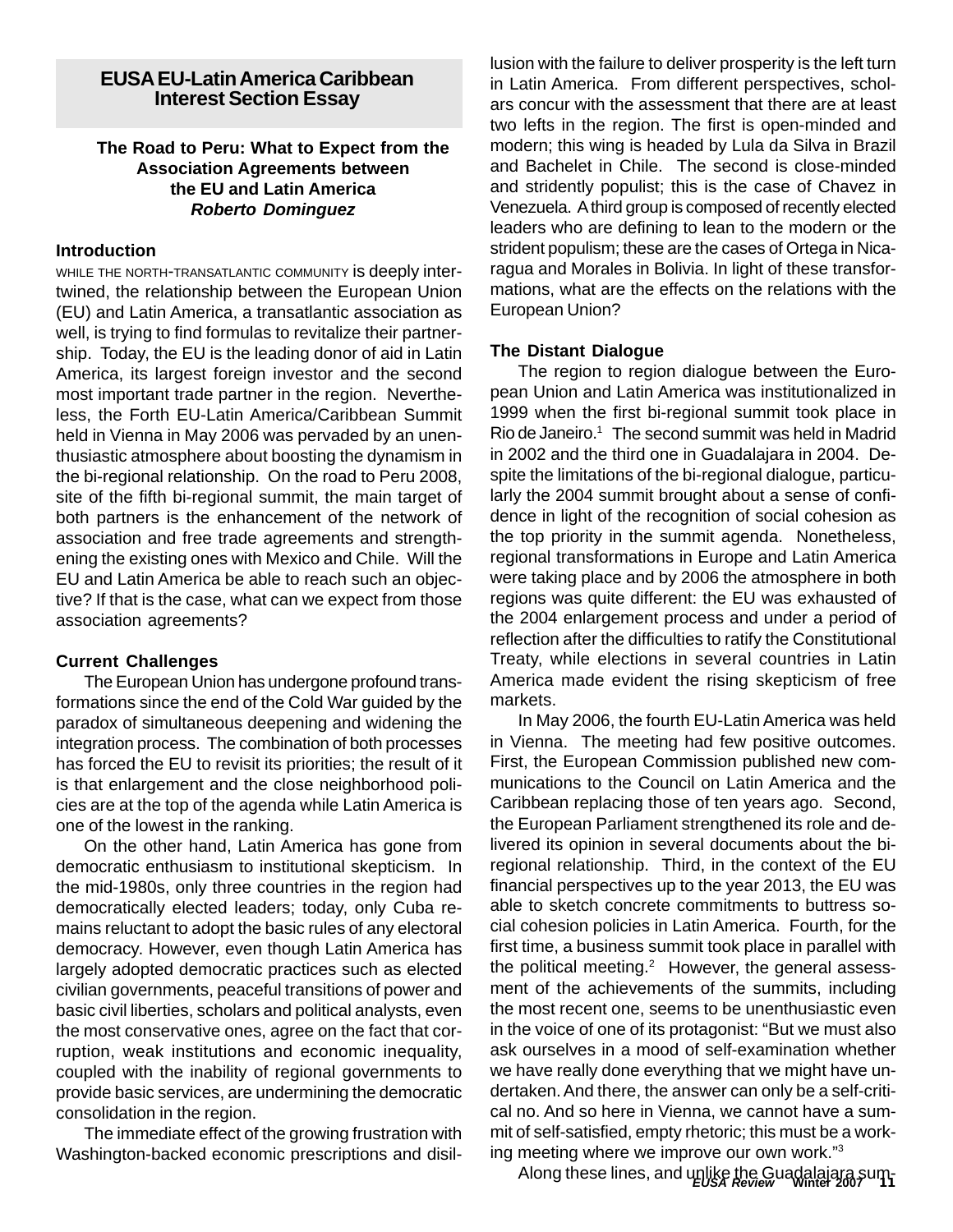mit, signs of disagreement and irreconcilable differences were apparent during the Vienna summit and overshadowed the meager agreements. As it was said above, the political environment in Latin America eroded European enthusiasm to deepen cooperation in the context of the strategic alliance due to the emergence of populist governments and policies in the region.<sup>4</sup> Particularly, the Venezuelan withdrawal from the Andean Community of Nations shattered one of the historical objectives of the EU in the continent: the development of integration processes in Latin America. On the other hand, in the case of Bolivia, President Evo Morales nationalized the gas sector, which affected Spanish investments in that country, while the Venezuelan government announced plans for a new tax on foreign oil firms.

In response to this challenge, the President of the European Commission, José Manuel Barroso, argued that European businesses have found some obstacles in Latin America: lack of predictability of the economic setting, market access difficulties (trade and on-trade barriers), political instability, excessive red tape, customs problems, insufficient regional infrastructures, corruption and so forth. However, he straightforwardly emphasized that "On top of these obstacles, there is a worrisome new one: the tendency to understand European investment under a negative light…. Make no mistake, whether this political attitude prospers, *European businesses will not be harmed as a consequence because there are abundant investment opportunities in other regions*, and the victims will be poor people in Latin America… In order to facilitate investment and trade in Latin America and the Caribbean, we need to guarantee predictability and safety for investments..."5

Between Vienna and Peru, the European Commission has recommended following several strategies depending on the specific particularities of each one of the sub-regions in Latin America. In the long run, however, reaching association agreements is the most important objective for both the EU and the sub-region in Latin America (Central America, Caribbean, MERCOSUR and Andean Community of Nations).

#### **Two Lane Traffic Negotiations: Explaining Association Agreements**

**12 Winter 2007** *EUSA Review* it would seem that as in any negotiation there is a two-How should one explain the relationship between two parties whose a) priorities, b) interest, and c) political and economic developments are different? The rhetoric of official statements emphasizes the "common" heritage of the European presence in Latin America. However, an evaluation of the European and Latin American relationship by almost any political and economic standard reflects a moderate impact of European strategies in Latin America, while the Latin American leverage in Europe is quite marginal. In other words,

way street, but the traffic is heavier in one lane than in the other.

In the case of the EU's relations towards United States, for instance, common history, legacies and above all shared challenges (security, migration, and economic growth) provide a firm and solid ground for applying theoretical assumptions such as rationalism or constructivism. However, when one shifts the attention to Latin America, one can see that the driving forces of interests and/or identities diminish and the bilateral agenda becomes less complex due to the lack of intense and deep structural links.

In this regard, the asymmetry of economic and political power and the different goals in the negotiations of the EU-LAT agenda would lead us to approach the association agreements under the premises of absolute instead of relative gains, which is a key concept in the debate between realist (of any kind) and (any variant of) liberal scholars in International Relations. While the former emphasize that policy-makers will primarily be concerned with *relative gains*; the latter argues that *absolute gains* should be the priority of any cooperation, which means that the parties will be more focused on what they can get from any negotiation, regardless of the gains and power of the other party. This framework can be helpful and useful in explaining the agreements between two parties with different political and economic leverages. 6

#### **Association Agreements: Why Mexico and Chile First?**

On a number of criteria ranging from the size of their economies to the nature of their political evolution, there are outstanding differences between Mexico and Chile. Nonetheless, both countries have undergone a simultaneous and gradual process of a) erosion of political authoritarianism, and b) implementation of free market policies since the mid-1980s. Mexico has gone through a process of steady electoral democratization and has become on of the most open economies in Latin America since late 1980s. Chile, on the other hand, was welcomed to the family of democratic nations in the early 1990s and has made a significant progress in the normalization of the relationship between the civil and political society, on the one side, and the military class, on the other. In such processes, both countries implemented first a "perestroika" and later on in the 1990s "glasnost."

Mexico was the first and strongest candidate to launch a new generation of EU Association Agreements with Latin American countries. On the Mexican side, the following objectives were crucial in the negotiations: a) to deepen the process of economic modernization and trade liberalization, and b) to improve the condi-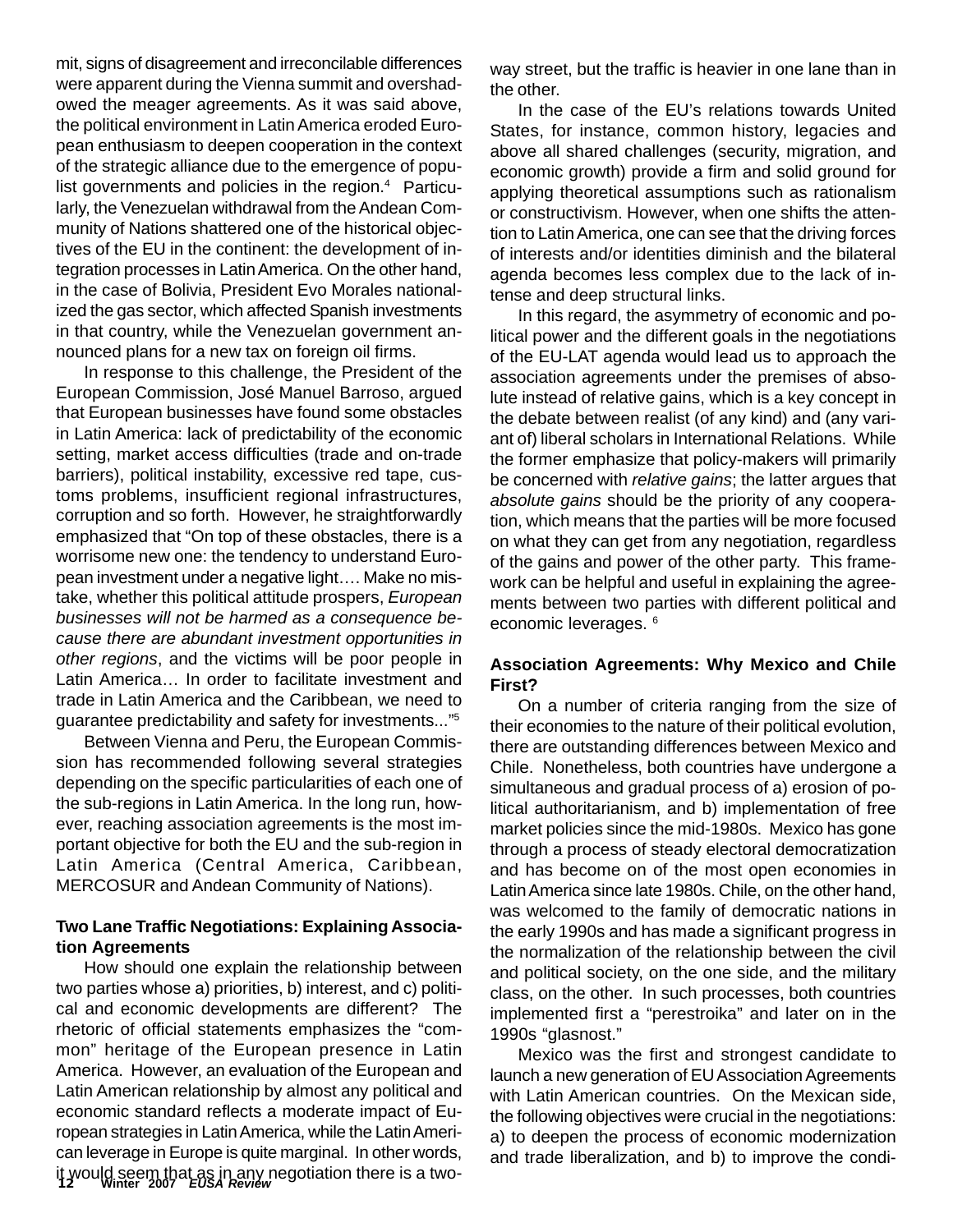**EU's Main Trade Partners in Lat**

| Imports               | Exports              |                  |
|-----------------------|----------------------|------------------|
| Country               | $100\%$ <sup>1</sup> | Country          |
|                       |                      |                  |
| 1. USA                | 13.9%                | 1. USA           |
| 2. China              | 13.5%                | 2. Switzerland   |
| 3. Russia             | 9.1%                 | 3. Russia        |
| $Z.$ LAT.             | 5.5%                 | 4. LAT.          |
| 8. Mercosur           | 2.6%                 | 15. Mercosur     |
| 10. Brazil            | 2.0%                 | 17. México       |
| 29. Andean Comm.      | 0.9%                 | 18. Brazil       |
| 30. Mexico            | 0.8%                 | 29. Caribbean    |
| 32. Chile             | 0.7%                 | 35. Andean Comm. |
| 35. Caribbean         | 0.6%                 | 39. Chile        |
| 38. Argentina         | 0.5%                 | 38. Argentina    |
| 46. Venezuela         | 0.3%                 | 51. Venezuela    |
| 1. 1174633 Mio €=100% |                      |                  |

2. 1061013Mio €=100%

3. 2 235 645 Mio€=100%

Source: Own Elaboration based upon EUROSTAT, DG Trade/

tions for Mexican exporters' access to the European market. On the European side, three reasons seem quite relevant: a) NAFTA as a catalyst for negotiations, b) ending the discrimination in the Mexican market against European investors and exporters as a result of NAFTA, and c) the prospects of a free trade area in the Americas as proposed in the 1994 Summit of the Americas.7

In the case of Chile, this South American country managed to re-insert itself into the international community after years of relative isolation during the military regime and actually became a very active actor in a number of international fora.<sup>8</sup> Particularly in the economic realm, "Chile has distinguished itself in Latin America by its good economic performance (high growth rates, low inflation and public sector surplus). After a peaceful transition, Chile became the natural second candidate for an association agreement.

The relevance of the Association Agreements between the European Union and Mexico (2000) and the EU and Chile (2005) is based on the assumption that both agreements are significant for the EU-Latin American relationship due to two chief reasons: a) they are the first comprehensive – political, economic, and cooperation - agreements with countries in the region, and b) they set a precedent for future agreements with other countries or group of countries in the region. Certainly, the association agreements are not a solution for Latin America's problems. Instead, they complement the political and economic reforms in Mexico and Chile and their overall impact is moderate.

#### **Mexico and the Association Agreement**

Bilateral relations between the EU and Mexico are governed by the Economic, Political and Co-operation Agreement (Global Agreement), which was signed in Brussels on 8 December 1997 and entered into force in October 2000. The Free Trade Agreement (FTA),

part of the Global Agreement, covers a broad spectrum of economic aspects and included a full liberalization of industrial products; substantial liberalization for agricultural and fisheries products; and, as regards rules of origin, a satisfactory balance between the EU's policy of harmonization and market access considerations. The FTA has also provided EU operators with access to the Mexican procurement and services markets under equivalent conditions to the ones offered to NAFTA partners. In the 5 years following the entry into force of the FTA, bilateral trade between the EU and Mexico grew by nearly 40 percent. While European exports to Mexico have risen by 30 percent, Mexican sales in Europe have grown by 19 percent. Thus, the association agreement certainly has brought new opportunities for both parties. Nevertheless, the magnitude of such opportunities is different for each party. In the Mexican case, the association agreement, and particularly the section on trade, has complemented the extensive network of free trade agreements that Mexico has concluded in the past 15 years.

*EUSA Review* **Winter 2007 13** ECHO (humanitarian aid), economic co-operation, de-As to the political sphere of the agreement, the EU has contributed to strengthening the consolidation of Mexican democracy. The deeply atavistic and orthodox views about the meaning of sovereignty in Mexico postponed any major negotiation of an association agreement in the early 1990s because of the "implications" of the Democracy Clause to Mexican sovereignty. Once such clause was accepted by the Zedillo administration, the EU supported the decision of the Mexican government to prohibit death penalty or the legitimacy of the contested electoral process in July 2006. Likewise, Mexico was one of three priority countries in Latin America for the 2002-2004 European Initiative on Democracy and Human Rights. By the same token, the Association agreement facilitated the cooperation in a range of important areas such as tropical forests, NGOs, ECIP (European Community Investment Partners),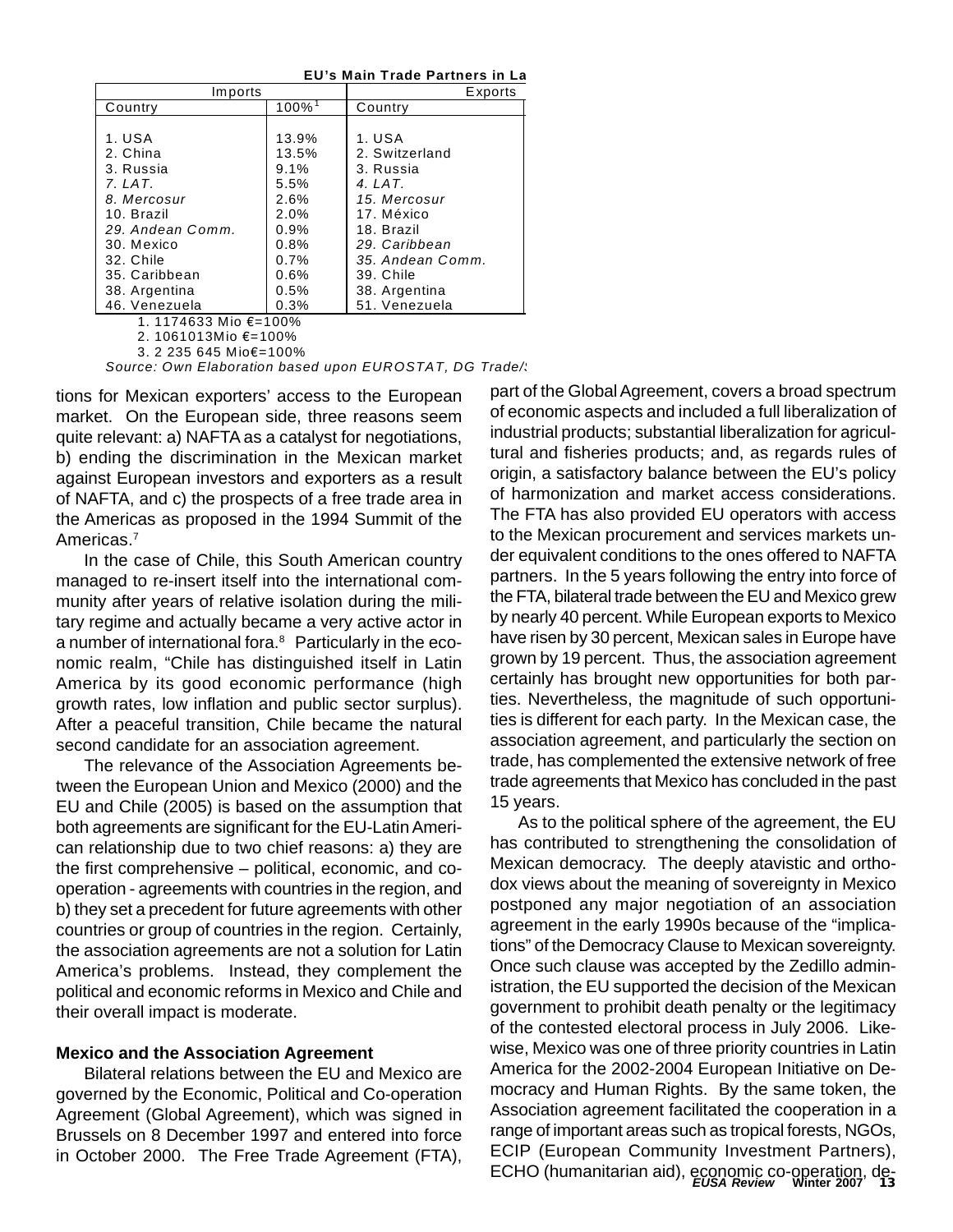mographic policies, and refugees and displaced persons.

One last element to be considered in the relationship between the EU and Mexico is the way the Joint Committee and other mechanisms of dialogue have helped to accelerate the cooperation between both parties. For instance, in the area of cooperation, both parties have intensified their efforts to reach a Horizontal Civil Aviation Agreement as well as to establish a form of cooperation in the context of the European Program for Global Navigation Services (Galileo). Likewise, both parties have discussed alternative options for assuring a follow up of the Dialogue with the Civil Society.

#### **The Association Agreement EU-Chile**

In the context of the relations with Europe, Chile followed the steps of Mexico in pursuing an Association Agreement with the EU. Unlike the Mexican case, the relationship between Chile and the EU is a more recent one. The Community Cooperation Framework Agreement signed in 1990 was the main instrument that permitted the initiation of government level contacts after the re-establishment of democracy in 1990. This agreement was replaced by the Cooperation Framework Agreement signed in 1996, which has as a final aim the establishment of a political and economic association between Chile and the European Community and its member states.9 Indeed, the EU and Chile began these negotiations in April 2000 and the Association Agreement was signed on 18 November 2002.

The Association Agreement has been in force since 1 March 2005 and covers the main aspects of EU-Chile relations, namely, political and trade relations and cooperation. Certainly, while the elimination of customs duties is clearly a major step forward, in view of the Commission the agreements on services, market access and investment are the areas where the most important liberalization has been made.<sup>10</sup>

As a result of the bilateral cooperation, Chile has participated in Operation ALTHEA. In this regard, the Chilean President, Michelle Bachelet, is quite sensitive to the role of military forces in this type of operations because during her tenure as minister of defense in 2002, Bachelet modernized the armed forces and, most importantly, shifted them further away from the repressive role they played under Pinochet's regime toward an international peacekeeping one.11

Likewise, a recent agreement is in order to facilitate transportation cooperation between the two parties: the EU-Chile Horizontal Agreement in the field of air transport was reached and there is a firm intention to move forward with Chile's request for liberalization of services in this area.

tutions of cooperation, the agreement sets in motion Along the same lines of establishing bilateral instithe Association Committee on Technical level, the Association Parliamentary Committee (European Parliament and National Congress of Chile), and the Joint Consultative Committee (channeling dialogue between the Social and Economic Committee of the EU and its the Chilean counterparts). <sup>12</sup> Both of these institutions are an innovation in comparison to the EU-Mexico Agreement.

With regard to the trade area, it is still too early to asses the economic effects of the agreement on the Chilean economy. However, the mere expectations of the association agreement since the end of the 1990s and the economic and political stability promoted confidence in investing and trading with that country. Unlike Mexico, Chile has a high degree of dependence on primary products that makes it vulnerable to external market fluctuations. This is the main challenge for Chile. Thus, traditional activities still have an important share in the country's GDP and export structure: during the first semester of 2003, mining (predominantly copper) still represented 46 percent of total exports, while agriculture, farming, forestry and fishing products combined represented 13.02 percent. In such a context, trade with the EU represents less than one-fourth of the overall Chilean external trade: 25 percent of its exports go to the EU and 19 percent of its imports come from the EU.13

It is expected, nonetheless, that the specific areas covered by the trade chapter of the agreement will contribute to the diversification of the Chilean economy. It this regard, the agreement establishes a free trade area covering the progressive and reciprocal liberalization of trade in goods over a maximum transitional period of 10 years. It also establishes a free trade area in services and provides for the liberalization of investment and of current payments and capital movements. Likewise, it includes rules to facilitate trade in wines and spirits, animals and animal products, and plants, and provisions in areas such as customs and related procedures, standards and technical regulations. Another important aspect is that it provides for the reciprocal opening of government procurement markets and for the adequate and effective protection of intellectual property rights.

In the context of the negotiations of the agreement, the cooperation offered by the EU to Chile is of the utmost relevance. Since 2000, 22 projects have been committed for a total amount of about • 7,790,000. The bulk of the funds (87 percent) committed so far have been allocated to NGO projects, 15 percent of the funds went to projects related to the European Initiative for Democracy and Human rights, and 3 percent went to a project in favor of the environment.

Similar to the Mexican experience, the political area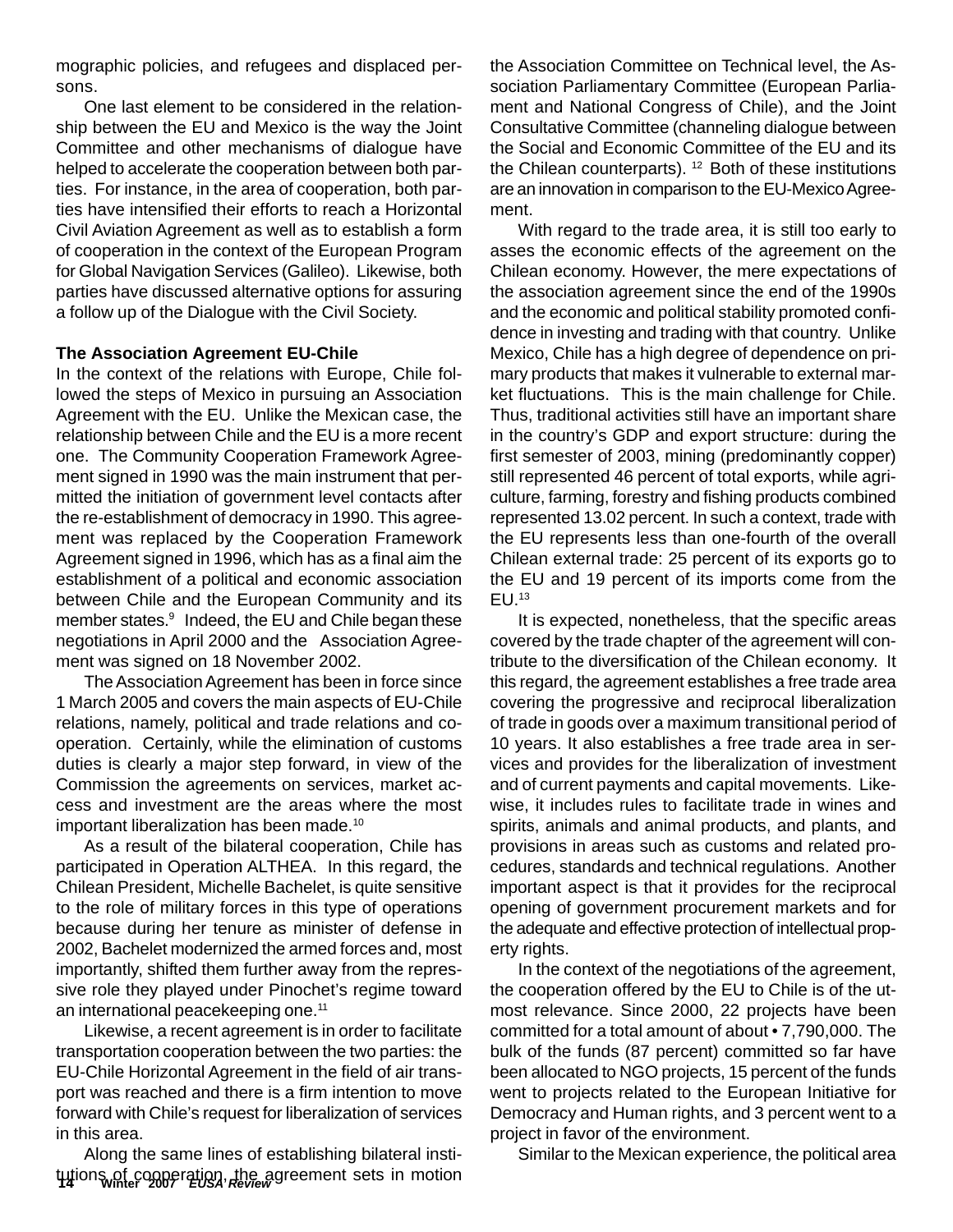of the agreement is significant. Having fresh memories of the recent past, the democracy clause in the agreement upholds the no-return to authoritarian practices, or at least raises the political cost if such regression takes place in the future. Thus, for Chile the respect for democratic principles, human rights and the rule of Law are essential elements of the Agreement.

In the field of co-operation, the association agreement explores new areas, which were not foreseen in the 1996 Framework Co-operation Agreement between the two parties. Likewise, an increased participation of civil society is suggested, and the EU and Chile will meet at regular intervals to exchange views on this topic.

#### **Who is next?**

Based on the results of the association agreements between the EU and Mexico and Chile, it could be said that such instruments should be seen not as a panacea, but as a means to strengthen the current processes of implementation of free market policies and democratization in Latin American countries. Three main characteristics will be seen in the coming association agreements. First, they will be negotiated with regions instead of individual countries; this scheme of dealing with regions has been actually implemented by the United States in the negotiation of CAFTA. Second, Central America and the Andean Community are the regions that will most likely reach association agreements with the EU. In fact, on December 6, 2006, the European Commission proposed that the EU should start negotiations for Association Agreements with Central America and the Andean Community in 2007. In order to accelerate this process, the EU granted the Central American countries 7 million Euros to consolidate their customs union.

The third trend is the creation of association agreements is that the MERCOSUR-EU negotiation will not be completed before the end of the Doha Round. It is interesting to note that although the MERCOSUR-EU negotiations started in 1999, the progress has been slow due to the economic leverage of Brazil. Likewise, an element of uncertainty is the role that Venezuela can play in the strategies of MERCOSUR. In the meantime, some business groups have estimated that the cost of lost opportunities in trade of goods alone represents \$3.7 billion per year.

#### **Conclusions**

The challenge for Latin America is to make use of the free trade agreements to improve and promote sustainable economic and social development as well as equitable distribution of the benefits of the association agreements with the EU. In the case of Mexico, there is an emergent consensus among the political establishment that free trade agreements are not enough for improving the standards of living. In the case of Chile, former president Ricardo Lagos has accurately referred to this challenge and stated that while his country has followed the so-called "Washington Consensus" of free markets and deregulation, they have also tried to wed this to a network of social protection.<sup>14</sup>

Thus far, the evidence reflects that from the Latin American perspective the association agreements with the European Union should be negotiated under the premise that they will open windows of opportunity for investment, trade and political cooperation, but they do not substitute the domestic efforts for economic and political reforms. In fact, both countries attracted the attention of the EU once they proved that their free market reforms were moving forward and their political systems presented clear evidence of democratization.

*Roberto Dominguez is Assistant Professor at Suffolk University, Boston*

1 Joaquín Roy and Roberto Domínguez (editors), *The European Union and Regional Integration. A Comparative Perspective and Lessons for the Americas* (Miami: Miami, Fl. European Union Center/University of Miami, 2005)

2 Chancellor Wolfgang Schussel, *Opening Speech at the EU-Latin America Summit*, Vienna, May 12, 2006.

3 Chancellor Wolfgang Schussel, *Opening Speech at the EU-Latin America Summit*, Vienna, May 12, 2006.

4 Stephan Sberro, Cartas desde Europa, *El Universal*, May 28, 2006.

5 José Manuel Barroso, *Speech to Heads of State and Governments at the IVth EU-LATIN AMERICA AND CARIB-BEAN Summit*, SPEECH/06/295, Vienna, 12 May 2006.

6 John Baylis and Steve Smith, *The Globalization of World Politics* (Oxford: Oxford University Press, 2005), 343

7 Jaime Zabludovsky and Sergio Lora, *The European Window: Challenges in the Negotiation of Mexico's Free Trade Agreement with the European Union*, Working Paper SITI-09, INTAL (July 2005)

8 European Commission, *The EU's relations with Chile. Overview*; available from http://europa.eu.int/comm/ external\_relations/chile/intro/index.htm; (accessed March 6, 2006).

9 European Commission, *Chile. Country Strategy Paper*, Brussels, 2002, 6-7

10 Final Report, "Sustainable Impact Assessment (SIA) of the trade aspects of negotiations for an Association Agreement between the European Communities and Chile (Specific agreement No 1)," Planistat, Luxembourg, (October 2002)

11 Marcela Sanchez, "Bachelet, A Subtle Force," *Washington Post*, March 10, 2006.

12 Christopher Patten, "Prologue" in *The Strategic Association Chile-European Union*, Patricio Leiva Lavalle, 22 (Chile: CELARE, 2003).

<sup>13</sup> *Idem.*

14 Ricardo Lagos, *Presentation before the European Parliament*, October 25, 2005.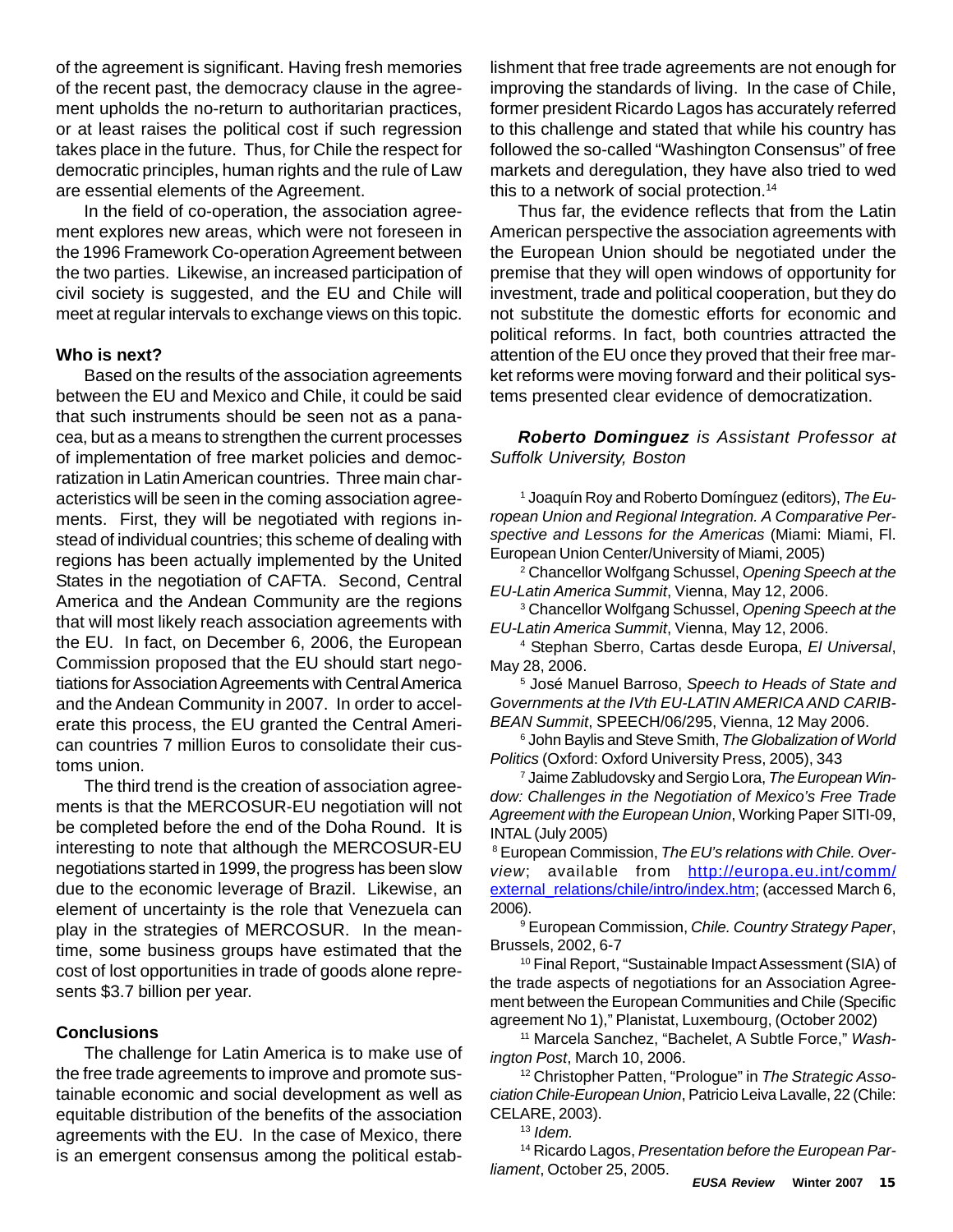#### **EUSA Teaching the EU Interest Section Essay**

#### **Teaching EU Studies in EU Languages: Rationale and Strategies** *Michel Gueldry*

GIVEN THE MULTILINGUAL NATURE of the European Union (EU) and the role that its 20 official languages and rich cultures play in shaping its institutional workings and policy outcomes, the need to teach EU studies in EU languages should be a self evident truth for U.S. academics engaged in the field. International relations (IR) and EU theories may advocate interdisciplinary approaches *within social sciences* as a way of conceptualizing and teaching contemporary international issues in a more 'scientific' manner, but it seems that only a minority of IR-EU scholars and professors integrate the language(s) of their region(s) of expertise within the teaching of their discipline. Many factors help account for the fact that in our age of increasing globalization the integration of languages with international relations in general and European Union studies in particular, still remains the exception rather than the rule in the U.S. system of higher education. Among the most obvious factors are the following:

The traditional segmentation and specialization of academic organizations, coupled in many cases with the difficulty of developing original curricular experimentation and interdepartmental collaboration, especially when they do not immediately generate prestige or revenues for the institution,

The historic decoupling of IR and language studies (LS) sustained by the 'law' of individual and institutional inertia, as well as the reciprocal invisibility and/or misunderstandings between IR departments and language departments,

The concentration of most language programs on, and occasional self-absorption with, literature, cultural and postcolonial studies, paralleled by the insufficient awareness within many IR departments of language teaching as a social science with a strong theoretical and pedagogical underpinning that has much to offer IR specialists,

The hiring policy of many IR and international policy studies (IPS) departments that play down or even overlook language competence and curriculum development expertise of candidates as a selection and hiring criteria,

The hiring policy of the majority of language departments that give little value or even disregard candidates' expertise in contemporary history and IPS as a selection and hiring criteria,

The hidden, unexamined but powerful assumption among many administrators, students and much of the U.S. public that because of its size and might, the U.S. does not need to adjust its culture and ways of doing business to globalization, the way every other country and culture on Earth does (with the sad exception of North Korea),

The questioning of the usefulness of languages for a serious education, and the relegation of 'modern' languages to the category of 'foreign' languages. For instance, Spanish is not a *foreign* language, it is a *heritage* language of the United States and the Americas with an global dimension,

- The objective difficulty and additional workload presented by the integration of IR, language studies, and intercultural studies (ICC), as well as the experimental character of integrating second language (L2) acquisition with IR,

The scarcity of rewards for educators and administrators who wish to venture into (relatively) uncharted and unorthodox pedagogical grounds,

The paucity of structured incentives and rewards for students who may want to study IR / EU curriculum in a target language (TL), such as in a non-Englishcentric fashion.

Thus the rationale for integrating languages with IPS and EU studies is threefold: intellectual, programmatic, and professional. For U.S policymakers, it is a condition for efficient and productive relations with the world. For students and educators, it constitutes a key element of intellectual excellence and professional competitiveness, and for institutions, a significant addition to their reputation and marketing strategy.

Knowledge of languages and ICC represents an important feature of U.S. national security. The United States is home to all the peoples and cultures of the world and boasts the best universities in the world, yet there remains a 'language and world awareness' deficit among U.S. officials and within the general public. The terrorist attacks of 9-11 and the subsequent anguished rush to understand 'Why do they hate us?' demonstrated the US authorities' relative lack of preparation in the field of Arabic language and area studies. The subsequent fiasco over Saddam Hussein's inexistent weapons of mass destruction stands out as another worrisome failure of the U.S intelligence community, born from a lack of understanding and penetration of a key Middle Eastern country. Today, another five years later, U.S. and coalition forces engaged in Iraq sorely lack translators and interpreters and have to rely on locals whose expertise and/or allegiance are sometimes subject to question. In addition, it may be argued that for a long time the U.S. (not to mention Europe) saw the Middle East the way local Sunni rulers see it. That is to say,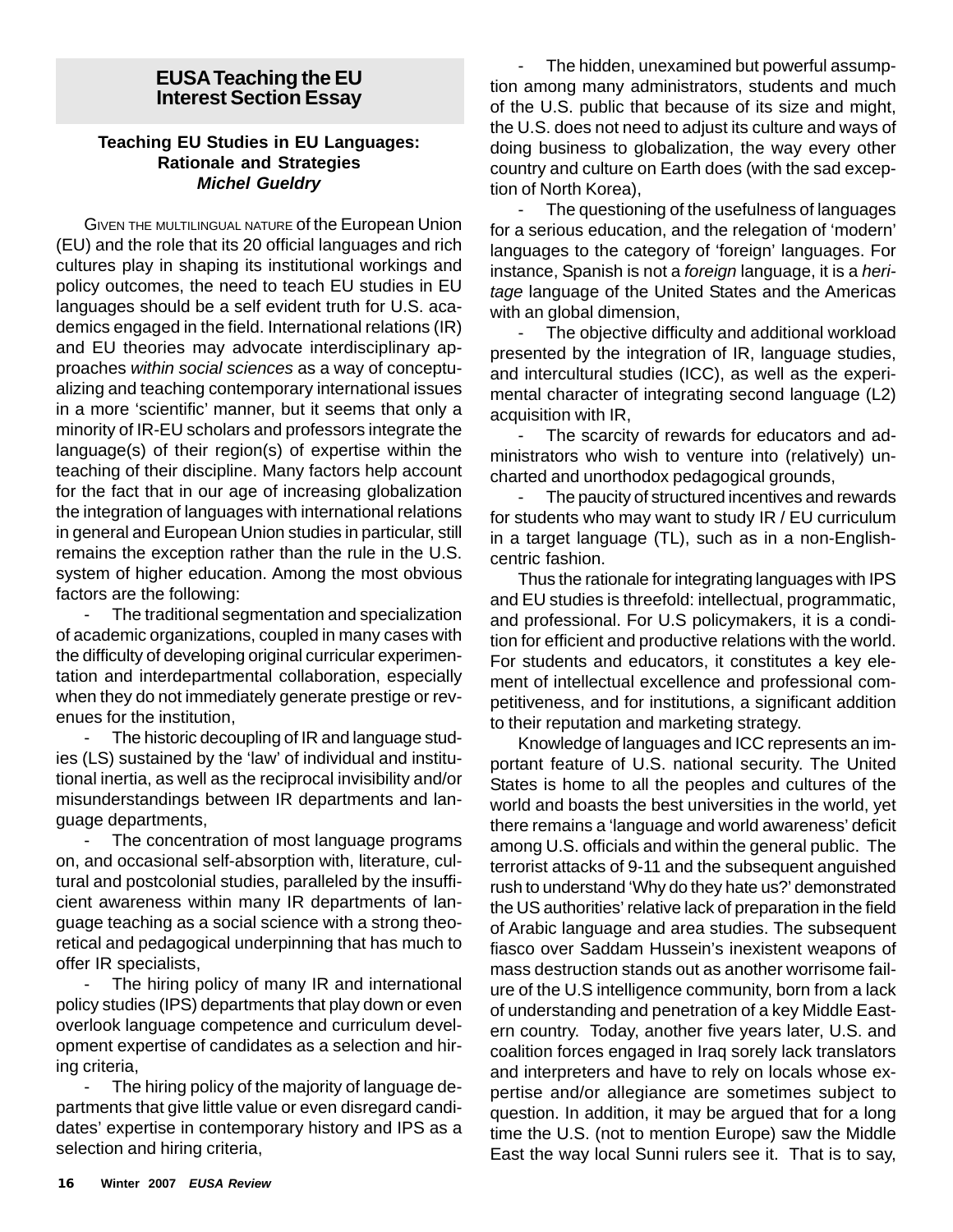the Shi'a were invisible – yet they are a tough partner/ rival in Iraq and a rising force in the Greater Middle East.

A superficial examination indicates that EU languages are less central to U.S. national security, and thus less worthy of study, because no EU country challenges the U.S. the way Iraq did, the way Iran and North Korea do today, the way China might one day. However, headlines have a way of mis-shaping public perception by focusing on the crisis *du jour*: "If it bleeds, it leads." EU languages remain paramount because of the centrality for the U.S. of the EU for trade, security cooperation, global governance, international organizations, and the war against terror. Furthermore, as Turkey inches its way toward some kind of association with the EU, while serving as a key strategic U.S. ally for the Caucasus, the Caspian Sea region, and the Middle East, the Turkish language might become over time a *de facto* EU language. As marketing specialists have long recognized, "one buys in one's language but sells in the customer's language." Thus, U.S. students with a firm grasp of at least one working European language (besides English, that is) will enjoy more confidence and more opportunities for personal and professional development than their monolingual counterparts.

To be competitive in a globalized world and in the global economy, our students would be well advised to invest in an integrated, multicultural and multilingual education. In a tightened, more competitive job market, graduates who enjoy a multilingual education are better equipped for the rigors of graduate school and PhD programs, as well as internships and jobs in government, the intelligence community, journalism, education, NGOs such as the Peace Corps, international organizations, and the private sector. Given the rising cost of tuition in most U.S. colleges and graduate schools, students also seek added value for their dollars and will look closely at IR/IPS programs that offer 'more bang for their buck' through value-added courses. Also, as schools compete for the best and brightest students, an integrated curriculum that combines IR, language studies and intercultural studies stands out as more attractive and can help institutions and programs claim a niche of excellence in a competitive academic market. In addition, such institutions and programs can afford to be more selective in their admissions policy and admit students with stronger analytical and linguistic skills. The real world does not operate among conventional academic lines and canonic sub-fields of specialization, thus students who approach EU studies in an integrated manner will be able to rely on both content and language expertise while in Europe and will have an advantage if they engage in research, travel, study and internships in multilingual Brussels.

In this day and age, credible and professional IR/

EU programs routinely request students to spend a semester (or year) abroad as part of their schooling, so students need to be prepared by their academic institution to use EU languages other than English if they want to function well in another environment, conduct field studies and on site interviews in the local vernacular. U.S students interested in internships, field research or a program abroad in Europe, and students interested in an academic specialization in EU studies (even if they never go to Europe) will be more credible if they can function in the language relevant to their area of specialization. Thus, depending upon the student's area of expertise and intended major, different languages will be emphasized. Danish is invaluable for Scandinavian/ Nordic studies and international environment studies since the European Environmental Agency is located in Copenhagen. Dutch proves useful for legal, human rights, non proliferation and JHA studies since Europol, Eurojust, the International Criminal Tribunal for the Former Yugoslavia, the International Court of Justice, the International Criminal Court and the Organization for the Prohibition of Chemical Weapons are all located in The Hague. French is most useful for security, JHA and counter-terrorism studies because the OECD, FATF-GAFI, EU-ISS and the CIA's multinational counterrorist intelligence center are located in Paris, while MONEYVAL is housed within the Council of Europe in Strasbourg and Interpol is located in Lyons. German is indispensable for monetary and financial studies - the European Central Bank is based in Frankfort and Germany is Europe's leading economic power. A good command of Italian is critical for students interested in food regulation and public health policy - the European Food Safety Authority is located in Parma and those who plan to attend the European University Institute in Florence. A similar rationale exists for students who seek a geographical concentration. French or Spanish are key for Mediterranean studies, German for central Europe and Russian studies, and French is also very useful because of the location of major European institutions in Brussels and Strasbourg. Spanish is a must for students of IR and comparative politics who want to understand and compare the EU, NAFTA and MERCOSUR.

Another argument looks at enrollment in language and IR programs. Offering language- and content-relevant EU courses may help retain students who have completed their language requirements, and help recruit those seeking practical applications for their language skills, and looking for professionally relevant policy and business courses. Thus it may help, among other strategies, to revitalize a traditional or dormant language curriculum, and help turn around dwindling language enrollment.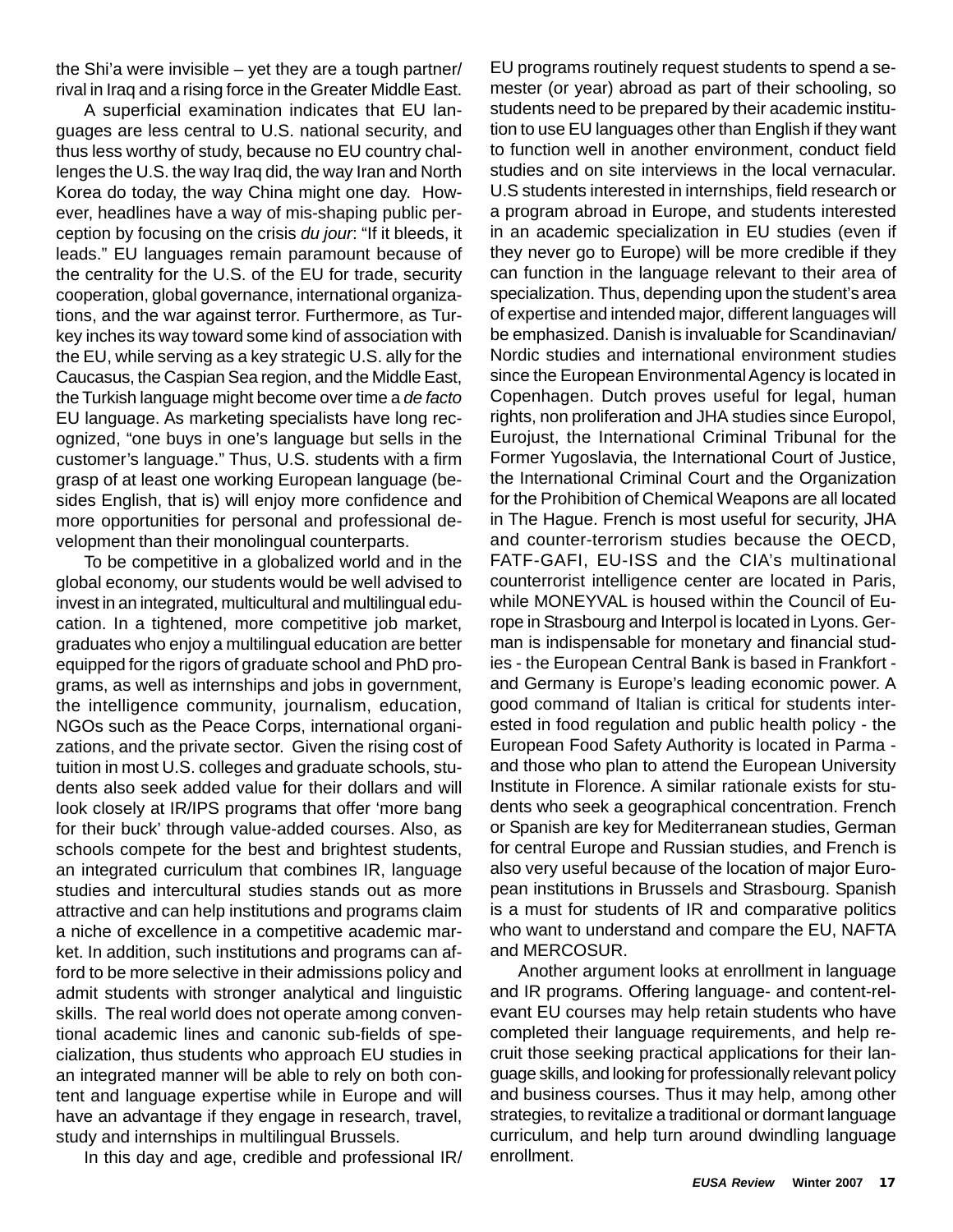Students tend to feel more competent in English and behave more assertively because it is their native tongue or, for many international students, a *lingua franca* that they mastered over time. But switching from one's first language (L1) to a second language (L2) entails a relative dispossession among learners. As language learning is tied to deeply personal issues of self confidence, self affirmation and social roles, it behooves professors to help foster a positive learning environment. In fact, while they may not recognize this fact at the beginning of their teaching career, academics who teach EU courses in English are also *de facto* language teachers to *both* their international students *and* their U.S. students. They are also *de facto* teachers of intercultural communication when they engage their students. For instance, on Europe's varying strategic and diplomatic sub-cultures, e.g., the United Kingdom's Atlanticism, France's independent streak, Germany's ambivalence toward military engagement and hard power, or Poland's tough approach to intergovernmental bargaining. Doing exactly the same work in TLs only adds to the challenge, the opportunities and, hopefully, the fun. To prepare themselves for a multilingual class, EU professors will want to familiarize themselves with key language teaching concepts, resources and standards setters, such as the American Council on the Teaching of Foreign Languages (ACTFL), the AAT (American Association of Teachers of French, German, Spanish), and the Joint National Committee for Languages (JNCL), which is the umbrella site for language associations in the United States (the National Council for Languages and International Studies or NCLIS is its right arm and focuses on lobbying at the state and federal levels in favor of language policies). Also relevant is the Interagency Language Roundtable (ILR), which connects all federal agencies with a professional stake in language expertise. IR departments with a focus on defense, security, and counterterrorism studies might also want to get acquainted with the CIA's Intelligence Language Institute, as well as The Defense Language Institute (DLI) and its own set of language guidelines, developed for military and intelligence personnel.

All IR departments seriously interested in language policy should be acquainted with the practices of the Foreign Service Institute (FSI) at the U.S. Department of State, which has compiled approximate learning expectations for languages based on the length of time it takes to achieve Professional Speaking (S3) and Reading Proficiency (R3) in them. This classification is roughly equivalent to ACTFL "superior" level and all European Union languages belong to what ACTFL labels Category I and II languages, entailing 23-24 weeks of study (Category I), 30 weeks (German) or 44 weeks (Category II) of study to reach the ACTFL "Superior"

proficiency level, at which point students are able to operate freely and competently with original documents and in a native-like environment. This is not to suggest that students who enroll in an EU class taught in target languages should reach that level, rather, these precisions are just meant as a basis for discussion when planning a EU course and defining learning objectives, testing and grading.

The following are very pragmatic in nature and offered with a view toward helping EU professors plan and teach European Union courses that integrate target languages (TL), second language (L2) acquisition and intercultural studies (ICC).

#### **Steps for the** *Planning* **Phase of EU Course in target language (TL)**

*Class Planning*

DO:

- Start planning early

- Coordinate and consult with language faculty, native language assistants, school of education faculty, experienced EU professors

- Learn how to direct your students to your campus language resources and facilities (language lab, accent reduction software, grammar tutor software), and native assistants

- Seek institutional support to assist curricular development

- Familiarize yourself with ACTFL language proficiency guidelines

- Familiarize yourself with basic language teaching paradigms, methods and principles (language/ education faculty may contribute a reader of key terms and categories as well as sources for teaching social sciences in TL)

- Emphasize pedagogical approach, i.e., examine all aspects of the *teaching* and *learning* experience of EU class in TL

- Provide for ongoing and post-class assessment procedures

- Maybe plan for a pilot experiment with fewer, better students at first, before mainstreaming EU courses in TL and possibly expanding to other original formats (team teaching, parallel sections in different TLs with joint sessions in English or TLs, etc.)

- Determine ideal or workable (given institutional constraints) class enrollment. An EU class in TL should allow for generous student oral participation, and thus enrollment level may be typically less than a corresponding class in English

- Negotiate the cross-listing of your EU course in TL for either IPS or language credits DON'T:

- Start planning too late, as an afterthought

- Leave it to chance, inspiration and the moment, or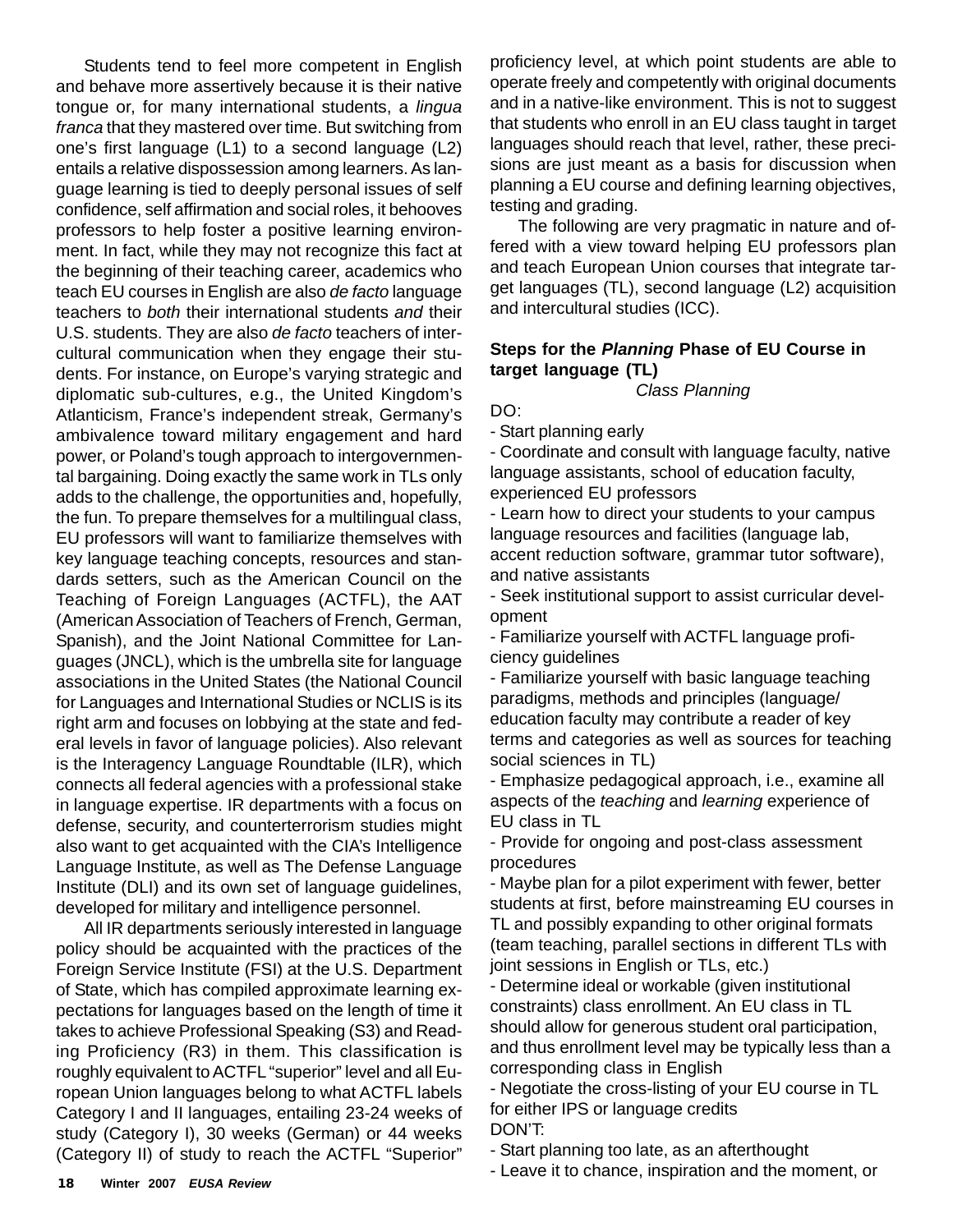rely too much on past experience

- Mechanically transpose past experience in teaching EU in English to a new EU class in TL

- Expect to somehow just 'do more of the same' in a TL. EU in TL requires a specific methodology and pedagogy

- Sacrifice content to language or vice-versa

- Work in isolation

- Expect to find the perfect balance between, or magic integration of, content acquisition and language acquisition. Teaching remains an art rather than a science and innovative curriculum, and even when buttressed by a solid pedagogical approach, retains something of an exploratory and creative dimension - Expect optimum faculty/ group performance on first (sometimes second) trial

- Be shy about advertising this different, exciting class and recruiting your best students. Instead, coordinate with language faculty and language major advisors to advertise this language and content course

*Students Assessment, Placement and Advising* DO:

- Devise adequate language placement test

- Expect a range of linguistic abilities

- Determine required linguistic abilities for EU class in TL, based on informed pedagogical goals

- Prepare thorough course description beforehand to cover all students' questions - and your own! DON'T

- Lump together students with wide range of linguistic abilities

- Frighten students. Instead, devise a *reasonable challenge* for students, i.e., a clear set of appropriate goals and objectives, realistic assignments and performance standards, and attainable rewards

#### *Syllabus Design*

#### DO:

- Write syllabus and class material in the TL

- Identify relevant EU material in TL

- Anticipate some adjustment at the beginning of class depending on students' linguistic abilities, enrollment, and class dynamics

- In planning for classroom activities, provide for ample student interaction and feedback. Students need and want to speak, especially in a TL

- Reserve ample time for what you know to be difficult EU material and activities

- Tailor class activities to desired learning outcomes in content, language and ICC

- Carefully assess the respective weight/grading of 1) content acquisition, 2) skills development such as public speaking in TL and 3) development, performance of the various language skills (reading, speaking, understanding, writing) and 4) ICC DON'T

- Plan to lecture too much or too little. Instead, plan for a variety of activities, e.g., lectures on the topic of the day, sub-group discussions on selected documents, sub-group reports to class on topics studied in groups, with or without resorting to visuals, transparencies, board, etc., open discussion, Q and A sessions, viewings of EU-related audiovisual material with discussions, native speaker guest lecturer(s), etc.

### **Steps for the** *Teaching* **Phase of EU Course in target language (TL)**

*Course Preparation*

#### DO:

- Select course book, reader, and audiovisual materials with both content and language goals in mind

- Prepare list of EU and EU-related web sites, online research centers and e-data banks in English and TL - Identify online glossaries and dictionaries for stu-

dents to use

- Prepare lists of guided preparation and discussion questions connected with screened reading list

- Prepare lists of synonyms, antonyms and definitions for key EU concepts (e.g., *acquis communautaire*, subsidiarity, spill over, etc.) in TL DON'T

- Trust glossy brochures and magic 'speak Parisian French in only 2 weeks in 10 minutes a day while you sleep' methods. Carefully assess all material in target language for their relevance for class - Wait until it's too late. Getting books from Europe to your campus bookstore takes much more time than books published in the U.S.

- Order expensive European books. Due to unfavorable exchange rate, shipping costs and bookstore mark-up, a European book may be prohibitive. Much information may be found online for free

#### *Class Activities*

#### DO:

- Emphasize peer teaching: Organize research/study groups, and assign questions along with clear calendar for class reports and presentations

- Structure students group participation first around group reports and smaller presentations, then open debate, round table and contradictory debates.

- Prepare open ended oral activities in incremental fashion

- Allow 15 minutes or so at the beginning of some classes for subgroups to discuss their questions, compare notes, teach each other, and fine tune their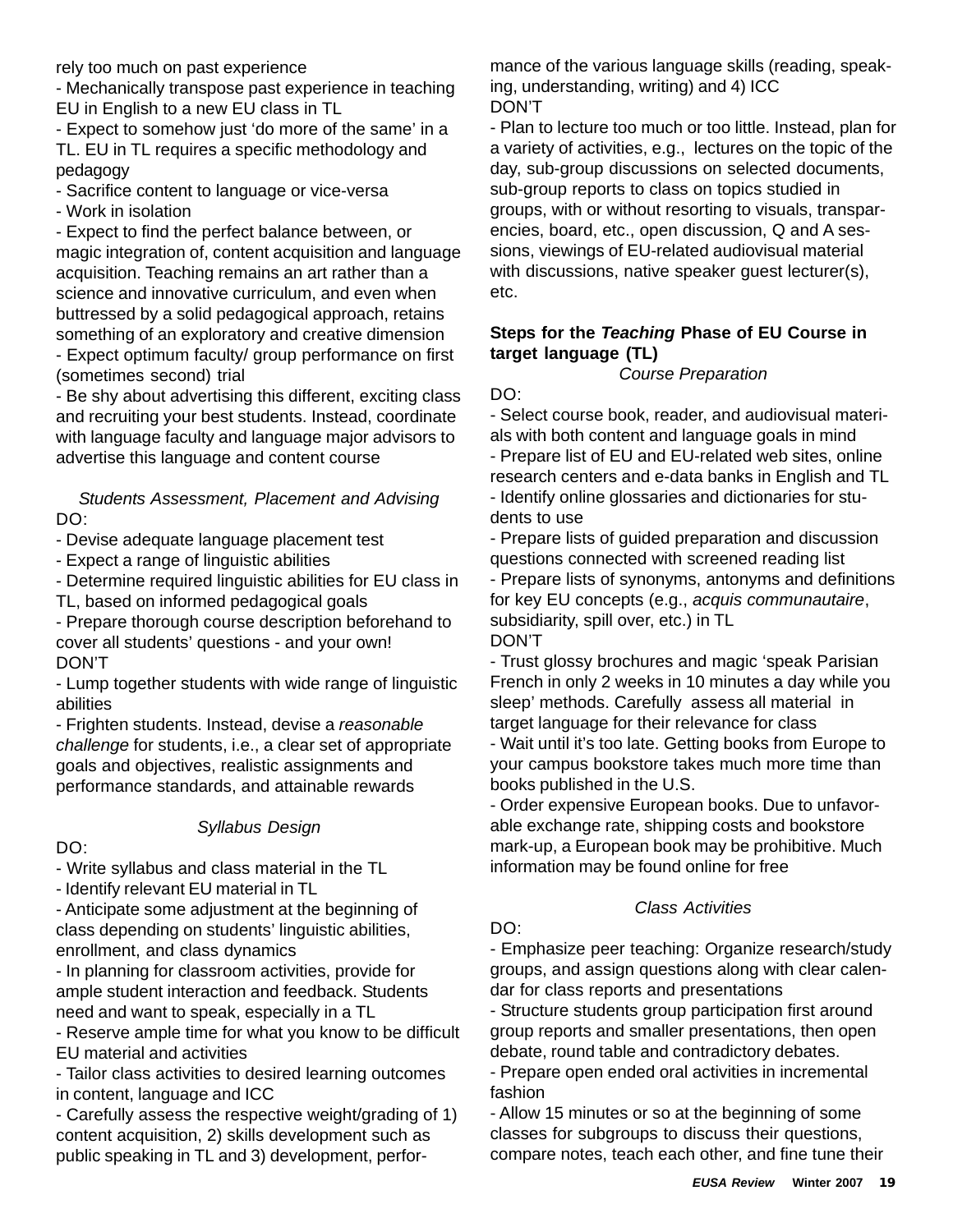#### report to the class

- Allow 2 or 3 drafts for each home essay, to provide feedback to students on content, structures, ideas and TL. Impress on students that they become their own language tutor and learn the grammar in context - After each exam and home essay, prepare a list of the most common mistakes students made in the TL, go over it in class or assign it as a home (individual or group) assignment. It helps students edit their second draft of home essay and improve their writing - In class exams, some students may do well on the content and quite poorly on the language. Assign a grade for the content right away, but do provide for a second chance for TL performance: Have said students edit their own work at home, assign another grade on corrected draft and calculate the average - Appoint a couple of students each week to take notes and vocabulary for the class (all students are still expected to take notes), have them email you the document on Fridays, edit it and go over it at the beginning of next class. 'Secretaries' will earn a grade as part of their TL acquisition

- Prepare exams featuring questions on vocabulary and on content, based on carefully edited secretaries' documents

- Pair up stronger and weaker students on non graded projects. Use native speakers who are taking your EU class

DON'T

- Believe in one chance only, especially for written take home assignment. Students need continuous support and guidance when speaking and writing in TL

- Assign reading and writing assignments that are too long or as long as you typically would in English

- Engage in long translation exercises: They are time consuming and very difficult. Prefer shorter translation exercises.

- Conduct improvised on sight translations, because they are very time consuming and can be quite frustrating. Have students prepare them at home, so as to save time and improve the quality of delivery.

- Require students to write one 30 page essay in TL : Better have them write 3 or 4 shorter essays (6 to 10 pages) with multiple drafts

- Totally exclude English from class material and activities. Students should be expected to improve in both directions: L1?L2, not just L1?L2 or L2?L1 - Limit yourself to speaking. Write abundantly on board or computer tablet, and insure that students read aloud, speak and take ample notes. This way, you will incorporate four key learning styles: aural, oral, speaking and kinesthetic, and help reduce American accent in TL

#### *Relationship with Students*

DO:

- Take into account emotional and psychological factors such as 1) individual learning styles and 2) TL anxiety performance

- Communicate in TL through email and electronic course conference, Moodle, podcasts, wikis, etc. - Adapt your grading scale and methods. For instance, for oral presentations, students may earn two grades, one for content, structure, ideas, one for public speaking in the TL. Carefully assess grade percentage and scale, based on desired learning performance and outcomes for content acquisition, language acquisition and ICC

- Devise special provisions for TL majors, maybe in coordination with their TL advisor or language program heads

DON'T

- Expect your students to become advanced, distinguished or near-native speakers, writers, translators, interpreters, or public speakers. That is not the purpose of such EU courses. Unless your students are specializing, majoring in the TL, emphasize functionality and improvement in TL, not perfection - Expect all linguistic skills to improve similarly. Typically, aural and technical reading skills tend to improve faster than writing. Speaking skills improvement tends to vary greatly among learners

*Michel Gueldry is Associate Professor of European Union studies at the Monterey Institute of International Studies in Monterey, CA. He may be reached at mgueldry@miis.edu*

*The EUSA Review Book Review section was omitted this issue due to space considerations but will return in the Spring issue. EUSA members interested in reviewing recent EU- related books, please contact the reviews editor:*

**Dr. Andrew Smith CERVL Sciences po Bordeaux Domaine Universitaire 11 Allée Ausone, Pessac 33607, France E-mail a.smith@sciencespobordeaux.fr Fax 56 84 43 29**

*Publishers should send two review copies of books directly to Dr. Smith.*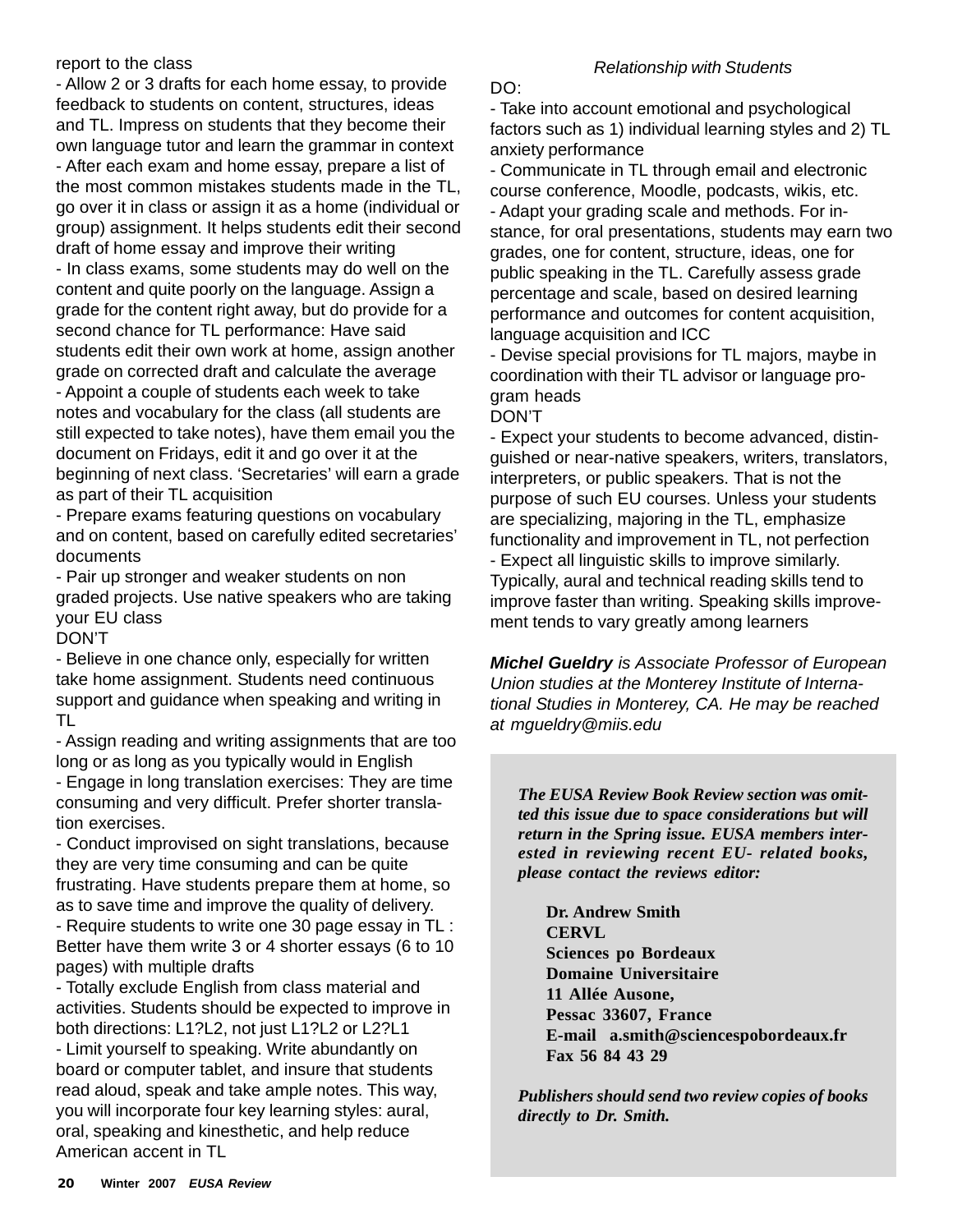### **EUSA Prizes**

THE EUSA EXECUTIVE COMMITTEE is pleased to announce the winner of the Best Paper Prize for papers presented at the 2005 conference in Austin ,Texas. The prize committee cosisted of Sophie Meunier (Princeton University), Milada vachudova (University of North Carolina, Chapel Hill) and Helen Wallace.

The winning paper is "The Politics of Antitrust and Merger Review in the European Union: Institutional Change and Decisions from Messina to 2004" Gabriel T. Swank (Stanford) and Tim Buthe (Duke).

The committee noted that "making competition policy, also known as anti-trust policy, is now one of the most prominent roles of the European Commission in the internal market, as well as the one most feared and contested by external actors. Yet this role was almost not acknowledged at the founding of the European Community. Swank and Buthe's excellent paper examines the puzzling question of how the EU came to acquire such broad-ranging powers over matters of competition. It explains the institutional evolution in this policy realm and accounts for variation in some of the recent merger review decisions by developing a modified neofunctionalist argument based on the tools of historical institutionalism. This paper answers a paradoxical question about a substantive policy area by offering an elegant mix of theoretical and empirical and of historical and contemporary analysis.

#### **Vote in the EUSA Executive Committee Election!**

INCLUDED IN THIS ISSUE of the EUSA Review is a ballot for the election of new members of the EUSA Executive Committee. Please fill out the ballot and return it to EUSA either by fax at 412.648.1168, or by mail to: EUSA 415 Bellefield Hall University of Pittsburgh Pittsburgh, PA 15260

#### **EUROPEAN UNION STUDIES ASSOCIATION New Individual Membership Form Only** *(Please type or print)*

| Do you wish to be subscribed to                                        |                                                             |
|------------------------------------------------------------------------|-------------------------------------------------------------|
| EUSA's e-mail List Serve?                                              | yes<br>$\sim$ no                                            |
|                                                                        |                                                             |
| <b>Membership dues</b> (please check as appropriate):                  |                                                             |
| Individual 590 two-year membership                                     |                                                             |
| Student* _________ \$55 two-year membership                            |                                                             |
| Lifetime Membership ________ \$1500 (+ credit for \$500 tax deduction) |                                                             |
| * Students must provide copy of current semester's registration form.  |                                                             |
| <b>EU Law Interest Section</b>                                         | $\frac{\$10(2 \text{ yrs.})}{}$                             |
| EU Political Economy Interest Section                                  | $\frac{\text{I}(2 \text{ yrs.})}{\text{I}(2 \text{ yrs.})}$ |
| Teaching the EU Interest Section                                       | $\frac{\$10(2 \text{ yrs.})}{}$                             |
| <b>EU Latin America Caribbean Interest Section</b>                     | $\frac{\text{I}(2 \text{ yrs.})}{\text{I}(2 \text{ yrs.})}$ |
| <b>EU Economics Interest Section</b>                                   | $\frac{\text{I}(2 \text{ yrs.})}{\text{I}(2 \text{ yrs.})}$ |
| EU Public Opinion and Participation Section                            | $\frac{\text{I}(2 \text{ yrs.})}{\text{I}(2 \text{ yrs.})}$ |
| EU as Global Actor Section                                             | $\frac{\text{I}(2 \text{ yrs.})}{\text{I}(2 \text{ yrs.})}$ |
| <b>EUSA Public Policy Interest Section</b>                             | $\frac{\text{I}}{\text{I}}(0)$ (2 yrs.)                     |
|                                                                        |                                                             |
| EUSA members may wish to make a contribution to support the work of    |                                                             |
| EUSA in any amount over membership dues:                               |                                                             |

| <b>EUSA Grants and Scholarships Fund</b> |  |
|------------------------------------------|--|
| Ernst Haas Memorial Fund for EU Studies  |  |
| Total amount of dues and gifts enclosed  |  |

We prefer payment by check (payable to "EUSA") when possible. Checks must be in US\$ and drawn on a USA bank. We also accept international money orders and MasterCard or Visa credit cards. Your cancelled check or credit card statement will be your receipt.

| MasterCard #                                         |  |  |  |  |
|------------------------------------------------------|--|--|--|--|
| $Visa$ #                                             |  |  |  |  |
| Expiry ___/ ___ Last 3 digits from back side of card |  |  |  |  |
| Signature                                            |  |  |  |  |

Mail or fax this form (please do not mail *and* fax this form) to:

**European Union Studies Association**



I

I

415 Bellefield Hall University of Pittsburgh Pittsburgh, PA 15260 USA Facsimile 412.648.1168